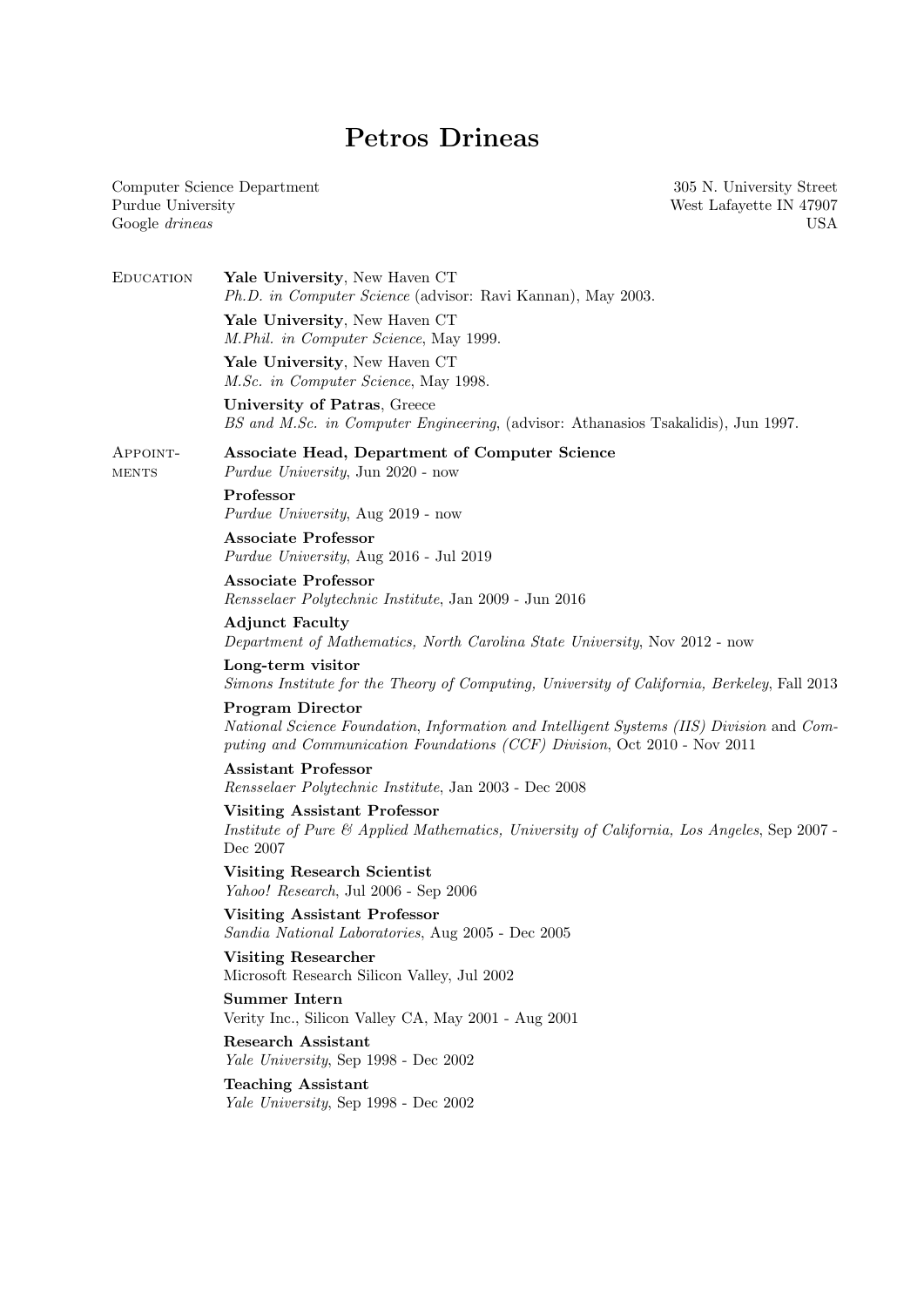RESEARCH Theory: Randomized Numerical Linear Algebra (RandNLA). INTERESTS Applications: Big Data, with a particular focus on population genetics data.

HONORS IBM Academic Award, 2021.

Tensor sparsification via a bound on the spectral norm of random tensors, which appeared in the Information and Inference: A Journal of the IMA in 2015, was a runner up for the journal's best paper prize for articles published since 2015.

Near-Optimal Column-Based Matrix Reconstruction, which appeared in the 52nd IEEE Symposium on Foundations of Computer Science (FOCS), was invited to the special issue of the SIAM Journal on Computing for the top papers from FOCS 2011.

European Molecular Biology Organization (EMBO) Fellowship, 2010.

Best paper award, MobiOpp 2010.

Senior Member, Association for Computing Machinery, 2009.

European Molecular Biology Organization (EMBO) Fellowship, 2009.

Mentoring Excellence Award, Rensselaer Polytechnic Institute, 2009.

Outstanding Early Research Award, School of Science, Rensselaer Polytechnic Institute, 2007.

NSF CAREER Award, 2006.

J. Tinsley Oden Visiting Faculty Fellowship, University of Texas at Austin, 2005.

## PUBLICATIONS IMPACT

- Total citations (according to Google Scholar):  $\approx 11,850$ .
- h-index (according to Google Scholar): 51.
- i10-index (according to Google Scholar): 102.

Books

1. P. Buhlmann, P. Drineas, M. Kane, and M. van der Laan, Handbook of Big Data, Chapman and Hall/CRC Press, 2016.

### Book chapters

- 2. P. Drineas and M. W. Mahoney, Lectures on Randomized Numerical Linear Algebra, in The Mathematics of Data, IAS/Park City Math. Ser., vol. 25, Amer. Math. Soc., Providence, RI, pp. 1-45, 2018.
- 3. F. Tsetsos, P. Drineas, and P. Paschou, Genetics and Population Analysis, in Encyclopedia of Bioinformatics and Computational Biology, Elsevier, doi:10.1016/B978-0-12- 809633-8.20114-3, 2018.
- 4. M. W. Mahoney and P. Drineas, Structural Properties Underlying high-quality Randomized Numerical Linear Algebra algorithms, in CRC Handbook on Big Data, pp. 137-154, 2016.

Journal Publications

- 5. V. Ravindra, P. Drineas, A. Grama, Constructing Compact Signatures for Individual Fingerprinting of Brain Connectomes, Frontiers in Neuroscience, doi.org/10.3389/fnins.2021.549322, 2021.
- 6. A. Bose, D. E. Platt, L. Parida, P. Drineas, and P. Paschou, Integrating linguistics, social structure, and geography to model genetic diversity within India, Molecular Biology and Evolution, doi.org/10.1093/molbev/msaa321, 2021.
- 7. E. Kontopoulou, G. Dexter, W. Szpankowski, A. Grama, and P. Drineas, Randomized Linear Algebra Approaches to Estimate the Von Neumann Entropy of Density Matrices, IEEE Transactions on Information Theory, 6(8), pp. 5003-5021, 2020.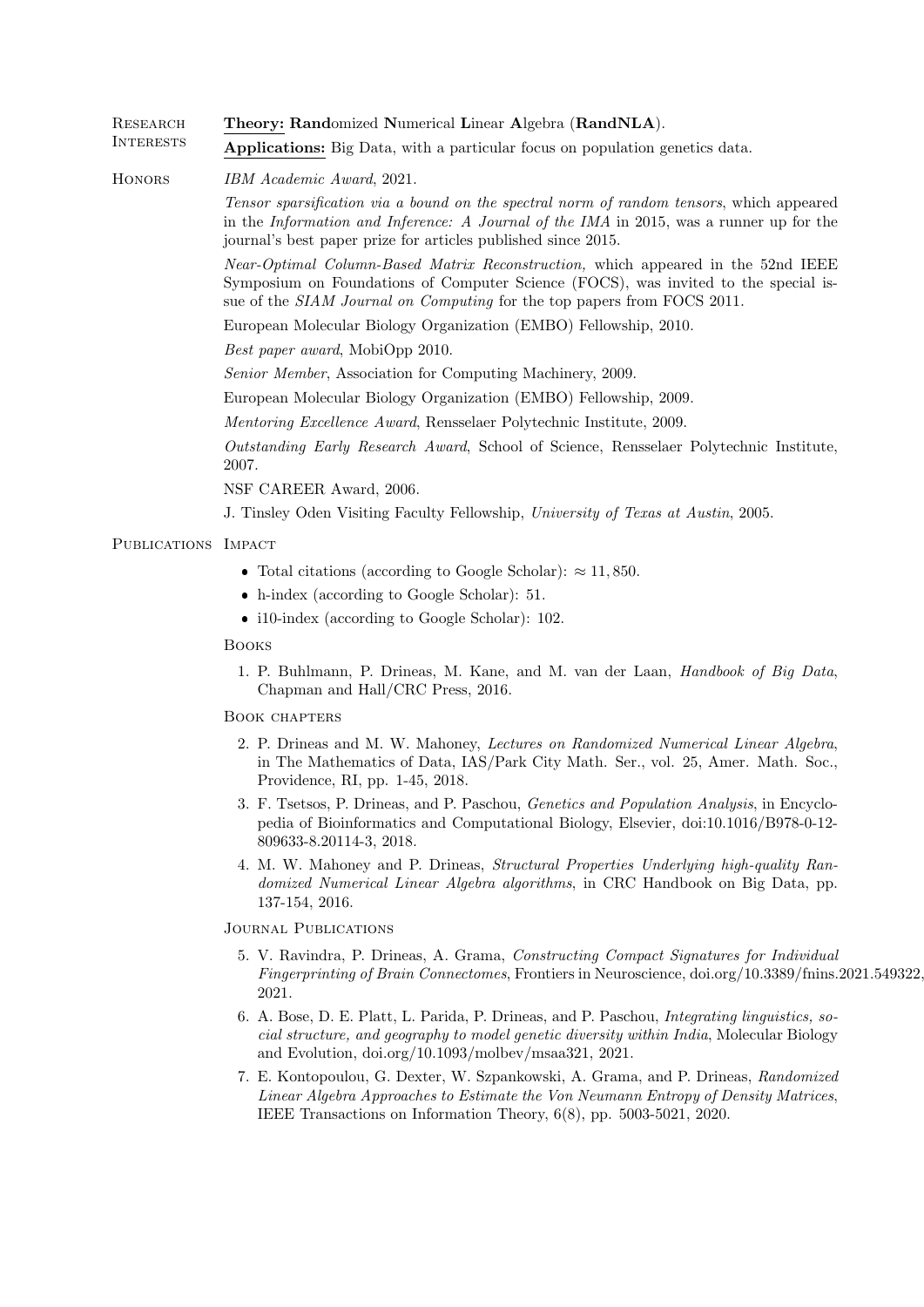- 8. P. Drineas, F. Tsetsos, A. Plantinga, I. Lazaridis, E. Yannaki, A. Razou, K. Kanaki, M. Michalodimitrakis, F. Perez-Jimenez, G. De Silvestro, M. C. Renda, J. A. Stamatoyannopoulos, K. K. Kidd, B. L. Browning, P. Paschou, G. Stamatoyannopoulos, Genetic History of the Population of Crete, Annals of Human Genetics, https://doi.org/10.1111/ahg.12328, pp. 1-16, 2019.
- 9. A. Bose, V. Kalantzis, E. Kontopoulou, M. Elkady, P. Paschou, and P. Drineas, TeraPCA: a fast and scalable software package to study genetic variation in tera-scale genotypes, Bioinformatics, btz157, https://doi.org/10.1093/bioinformatics/btz157, 2019.
- 10. A. Chowdhuri, J. Yang, and P. Drineas, Structural Conditions for Projection-Cost Preservation via Randomized Matrix Multiplication, Linear Algebra and its Applications, https://doi.org/10.1016/j.laa.2019.03.013, 2019.
- 11. P. Drineas and I. Ipsen, Low-Rank Matrix Approximations Do Not Need a Singular Value Gap, SIAM Journal on Matrix Analysis and Applications, 40(1), pp. 299-319, 2019.
- 12. P. Drineas, I. Ipsen, E. Kontopoulou, and M. Magdon-Ismail, Structural Convergence Results for Approximations of Dominant Subspaces from Block Krylov Spaces, SIAM Journal on Matrix Analysis and Applications, 39(2), pp. 567-586, 2018.
- 13. A. Kundu, P. Drineas, and M. Magdon-Ismail, Recovering PCA via Hybrid- $(\ell_1, \ell_2)$ Sparse Sampling of Data Elements, Journal of Machine Learning Research, 18(75), pp. 1-34, 2017.
- 14. C. Boutsidis, P. Drineas, P. Kambadur, E. Kontopoulou, and A. Zouzias, A Randomized Algorithm for Approximating the Log Determinant of a Symmetric Positive Definite Matrix, Linear Algebra and its Applications, 533, pp. 95-119, 2017.
- 15. J. Alexander, D. Mantzaris, M. Georgitsi, P. Drineas, and P. Paschou, Variant Ranker: a web-tool to rank genomic data according to functional significance, BMC Bioinformatics, 18:341, 2017.
- 16. G. Stamatoyannopoulos, A. Bose, A. Teodosiadis, F. Tsetsos, A. Plantinga, N. Psatha, N. Zogas, E. Yannaki, P. Zalloua, K. K. Kidd, B. L. Browning, J. Stamatoyannopoulos, P. Paschou, and Petros Drineas, Genetics of the Peloponnesean Populations and the Theory of Extinction of the Medieval Peloponnesean Greeks, European Journal of Human Genetics (EJHG), 25(5), pp. 637-645, 2017.
- 17. K. Fountoulakis, A. Kundu, E. Kontopoulou, and P. Drineas, A Randomized Rounding Algorithm for Sparse PCA, ACM Transactions on Knowledge Discovery from Data (TKDD), 11(3), pp. 1-26, 2017.
- 18. C. Iyer, H. Avron, G. Kollias, Y. Ineichen, C. Carothers, and P. Drineas, A Randomized Least Squares Solver for Terabyte-sized Dense Overdetermined Systems, Journal of Computational Science, Journal of Computational Science, http://dx.doi.org/10.1016/ j.jocs.2016.09.007, 2016.
- 19. N. J. Forde, A. S. Kanaan, J. Widomska, S. S. Padmanabhuni, E. Nespoli, J. Alexander, J. Rodriguez Arranz, S. Fan, R. Houssari, M. S. Nawaz, N. R. Zilhao, L. Pagliaroli, F. Rizzo, T. Aranyi, C. Barta, T. M. Boeckers, D. I. Boomsma, W. R. Buisman, J. K. Buitelaar, D. Cath, A. Dietrich, N. Driessen, P. Drineas, M. Dunlap, S. Gerasch, J. Glennon, B. Hengerer, O. A. van den Heuvel, C.e Jespersgaard, H. E. Moller, K. R. M¨uller-Vahl, T. Openneer, G. Poelmans, P. J. W. Pouwels, J. M. Scharf, H. Stefansson, Z. Tumer, D. Veltman, Y. D van der Werf, P. J. Hoekstra, A. Ludolph, and P. Paschou, TS-EUROTRAIN: A European-wide investigation and training network on the aetiology and pathophysiology of Gilles de la Tourette Syndrome, Frontiers in Neuroscience, 10, article 384, 2016.
- 20. F. Tsetsos, S. S. Padmanabhuni, J. Alexander, I. Karagiannidis, M. Tsifintaris, A. Topaloudi, D. Mantzaris, M. Georgitsi, P. Drineas, and P. Paschou, Meta-analysis of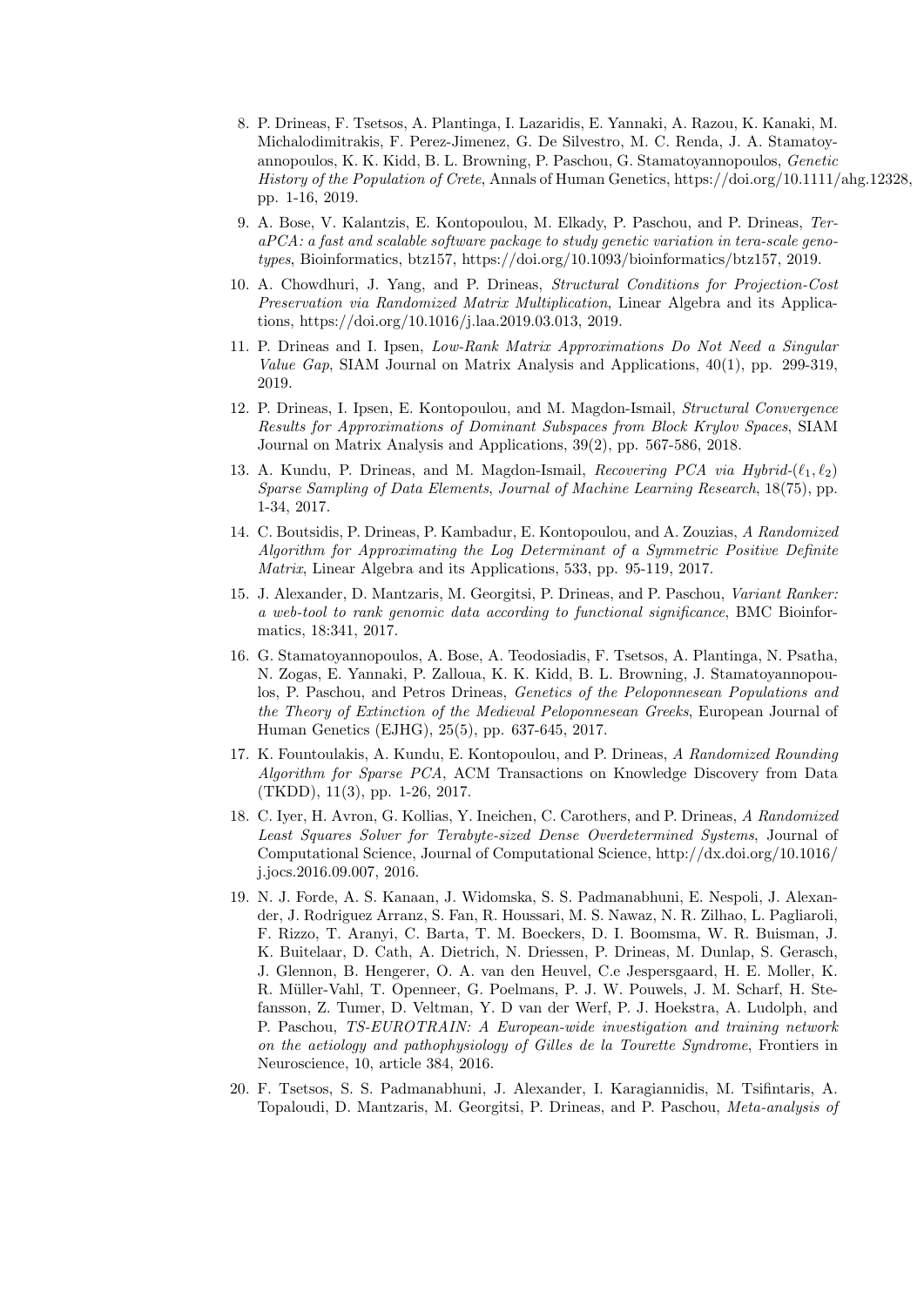Tourette Syndrome and Attention Deficit Hyperactivity Disorder provides support for a shared genetic basis, Frontiers in Neuroscience, 10, article 340, 2016.

- 21. K. Clarkson, P. Drineas, M. Magdon-Ismail, M. W. Mahoney, X. Meng, and D. P. Woodruff, Faster Robust Linear Regression, SIAM Journal on Computing, 45(3), pp. 763-810, 2016.
- 22. S. Paul, M. Magdon-Ismail, and P. Drineas, Feature Selection for Linear SVMs with Provable Guarantees, Pattern Recognition, 60, pp. 205-214, 2016.
- 23. M. W. Mahoney and P. Drineas, RandNLA: Randomized Numerical Linear Algebra, Communications of the ACM (CACM), 59 (6), pp. 80-90, 2016.
- 24. J. Alexander, O. Kalev, S. Mehrabian, L. Traykov, M. Raycheva, D. Kanakis, P. Drineas, M. I. Lutz, T. Ströbel, T. Penz, M. Schuster, C. Bock, I. Ferrer, P. Paschou, and G. G. Kovacs, Familial early-onset dementia with complex neuropathological phenotype and genomic background, Neurobiology of Aging, 42, pp. 199-204, 2016.
- 25. S. Paul and P. Drineas, Feature Selection for Ridge Regression with Provable Guarantees, Neural Computation, MIT Press Journals, 28, pp. 716-742, 2016.
- 26. N. Nguyen, P. Drineas, and T. Tran, Tensor sparsification via a bound on the spectral norm of random tensors, Information and Inference: A Journal of the IMA,  $4(3)$ , pp. 195-229, 2015.
- 27. C. Boutsidis, A. Zouzias, M. W. Mahoney, and P. Drineas, Randomized Dimensionality Reduction for K-means Clustering, IEEE Transactions on Information Theory, 62(2), pp. 1045-1062, 2015.
- 28. P. Paschou, P. Drineas<sup>1</sup>, E. Yannaki, A. Razou, K. Kanaki, F. Tsetsos, S. Padmanabhuni, M. Michalodimitrakis, M. Renda, S. Pavlovic, A. Anagnostopoulos, J. Stamatoyannopoulos, K. K. Kidd, and G. Stamatoyannopoulos, Maritime route of colonization of Europe, Proceedings of the National Academy of Sciences, doi:10.1073/pnas.1320811111, 2014.
- 29. P. Saurabh, C. Boutsidis, M. Magdon-Ismail, and P. Drineas, Random Projections for Support Vector Machines, ACM Transactions on Knowledge Discovery from Data (TKDD), 8(4):22, 2014.
- 30. C. Boutsidis, P. Drineas, and M. Magdon-Ismail, Near-Optimal Column-Based Matrix Reconstruction, SIAM Journal on Computing, 43(2), pp. 687-717, 2014.
- 31. C. Boutsidis, P. Drineas, and M. Magdon-Ismail, Near-Optimal Coresets for Least-Squares Regression, IEEE Transactions on Information Theory, 59(10), 6880 - 6892, 2013.
- 32. J. R. Hughey, P. Paschou, P. Drineas, D. Mastropaolo, D. M. Lotakis, P. A. Navas, M. Michalodimitrakis, J. A. Stamatoyannopoulos, and G. Stamatoyannopoulos, A European Population in Minoan Bronze Age Crete, Nature Communications, (4)1861 doi:10.1038/ncomms2871, 2013.
- 33. P. Drineas, M. Magdon-Ismail, M. W. Mahoney, and D. Woodruff, Fast Approximation of Matrix Coherence and Statistical Leverage, Journal of Machine Learning Research, 13, pp. 3475-3506, 2012.
- 34. V. Stathias, G. Sotiris, I. Karagiannidis, G. Bourikas, G. Martinis, G. Papazoglou, A. Tavridou, N. Papanas, E. Maltezos, M. Theodoridis, V. Vargemezis, V. Manolopoulos, W. C. Speed, J. R. Kidd, K. K. Kidd, P. Drineas, P. Paschou, Exploring genomic structure differences and similarities between the Greek and European HapMap populations; implications for association studies, Annals of Human Genetics,  $76(6)$ , pp. 472-483, 2012.

<sup>1</sup>Equal contribution with the first author.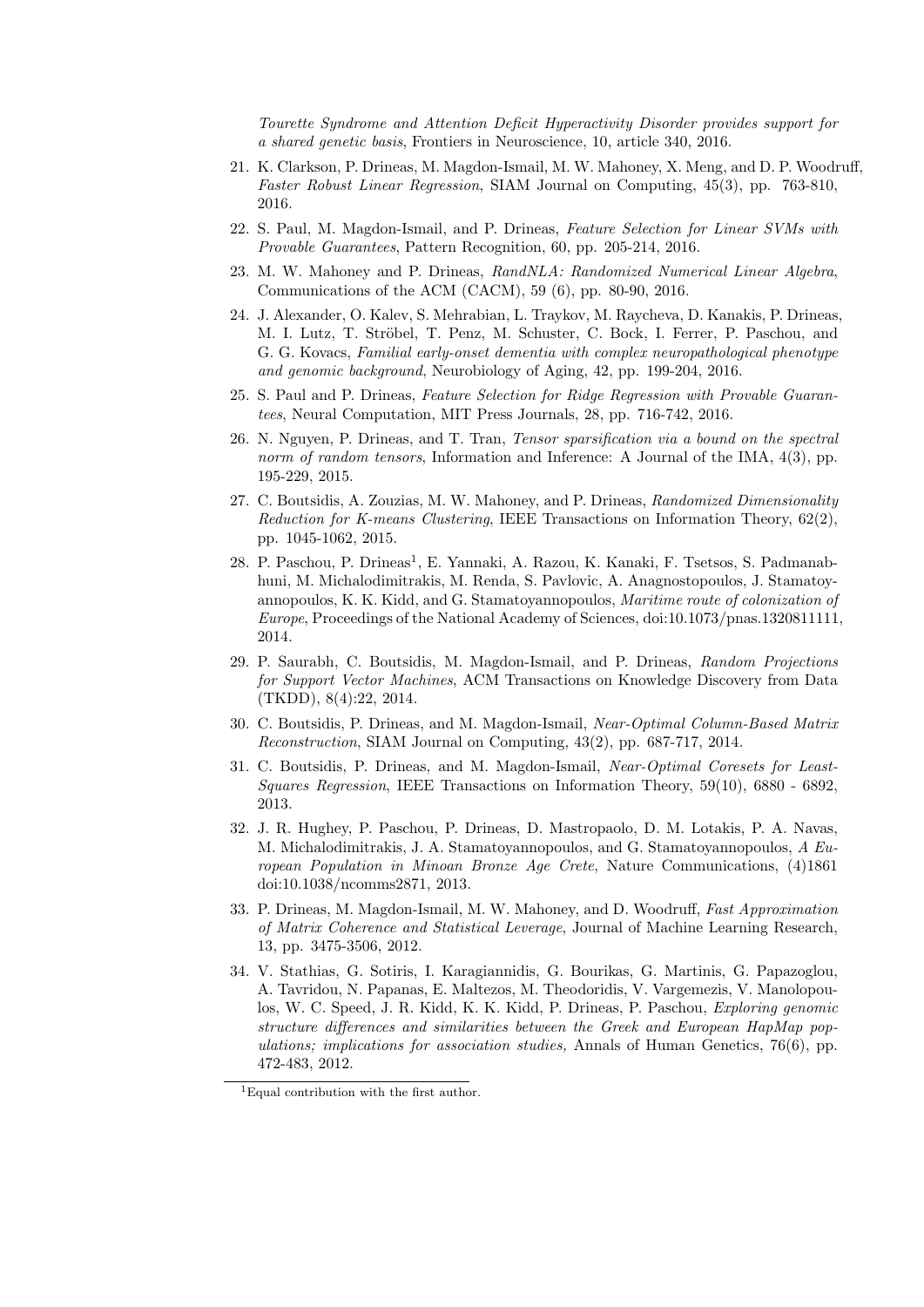- 35. N. Kupp, H. Huang, P. Drineas, and Y. Makris, Improving Analog and RF Device Yield through Performance Calibration, IEEE Design and Test of Computers, 28(3), pp. 64-75, 2011.
- 36. A. Javed, P. Drineas, M.W. Mahoney, and P. Paschou, Reconstructing the genome with PCA-correlated tSNPs, Annals of Human Genetics, 75(6), pp. 707-722, 2011.
- 37. J. Lewis, Z. Abas, C. Dadousis, D. Lykidis, P. Paschou, and P. Drineas, Tracing Cattle Breeds With Principal Components Analysis Ancestry Informative SNPs, PLoS ONE, 6(4): e18007, 2011.
- 38. U. Acer, P. Drineas, and A. Abouzeid, Connectivity in Time-Graphs, Pervasive and Mobile Computing, 7, pp. 160–171, 2011.
- 39. N. G. Sgourakis, M. Merced-Serrano, C. Boutsidis, P. Drineas, Z. Du, C. Wang, and A. E. Garcia, Atomic-level characterization of the ensemble of the Aβ(1−42) monomer in water using unbiased molecular dynamics simulations and spectral algorithms, Journal of Molecular Biology, 405(2), pp.570-583, 2011.
- 40. C. Tsourakakis, P. Drineas, E. Michelakis, I. Koutis, and C. Faloutsos, Spectral Counting of Triangles via Element-Wise Sparsification and Triangle-Based Link Recommendation, Journal of Social Network Analysis and Mining (SNAM), 1(2), pp. 75–81, 2011.
- 41. P. Drineas, M. W. Mahoney, S. Muthukrishnan, and T. Sarlos, Faster least squares approximation, Numerische Mathematik, 117(2), pp. 217–249, 2011.
- 42. P. Drineas and A. Zouzias, A note on element-wise matrix sparsification via a matrixvalued Bernstein inequality, Information Processing Letters, 111, pp. 385-389, 2011.
- 43. P. Paschou, J. Lewis, A. Javed, and P. Drineas, Ancestry Informative Markers for Fine-Scale Individual Assignment to Worldwide Populations, Journal of Medical Genetics, doi:10.1136/jmg.2010.078212, 2010.
- 44. P. Drineas, J. Lewis, and P. Paschou, Inferring Geographic Coordinates of Origin for Europeans using Small Panels of Ancestry Informative Markers, PLoS ONE 5(8): e11892, 2010.
- 45. H-G. D. Stratigopoulos, P. Drineas, M. Slamani, and Y. Makris, RF specification test compaction using learning machines, IEEE Transactions on VLSI Systems, 18(6), pp. 1002–1006, 2010.
- 46. N. Kupp, P. Drineas, M. Slamani, and Y. Makris, On Boosting the Accuracy of Non-RF to RF Correlation-Based Specification Test Compaction, Journal of Electronic Testing Theory and Applications, 25(6), pp. 309-321, 2009.
- 47. C. Boutsidis and P. Drineas, Random projections for the nonnegative least-squares problem, Linear Algebra and its Applications, 431, pp. 760–771, 2009.
- 48. A. Dasgupta, P. Drineas, B. Harb, R. Kumar, and M. W. Mahoney, Sampling algorithms and coresets for  $\ell_p$  regression, SIAM Journal on Computing, 38(5), pp. 2060– 2078, 2009.
- 49. M. W. Mahoney and P. Drineas, CUR matrix decompositions for improved data analysis, Proceedings of the National Academy of Sciences, 106(3), pp. 697–702, 2009.
- 50. M. W. Mahoney, M. Maggioni, and P. Drineas, Tensor-CUR decompositions for tensorbased data, SIAM Journal on Matrix Analysis and Applications, 30(2), pp. 957–987, 2008.
- 51. P. Drineas, M.W. Mahoney, and S. Muthukrishnan, Relative-error CUR matrix decompositions, SIAM Journal on Matrix Analysis and Applications, 30(2), pp. 844–881, 2008.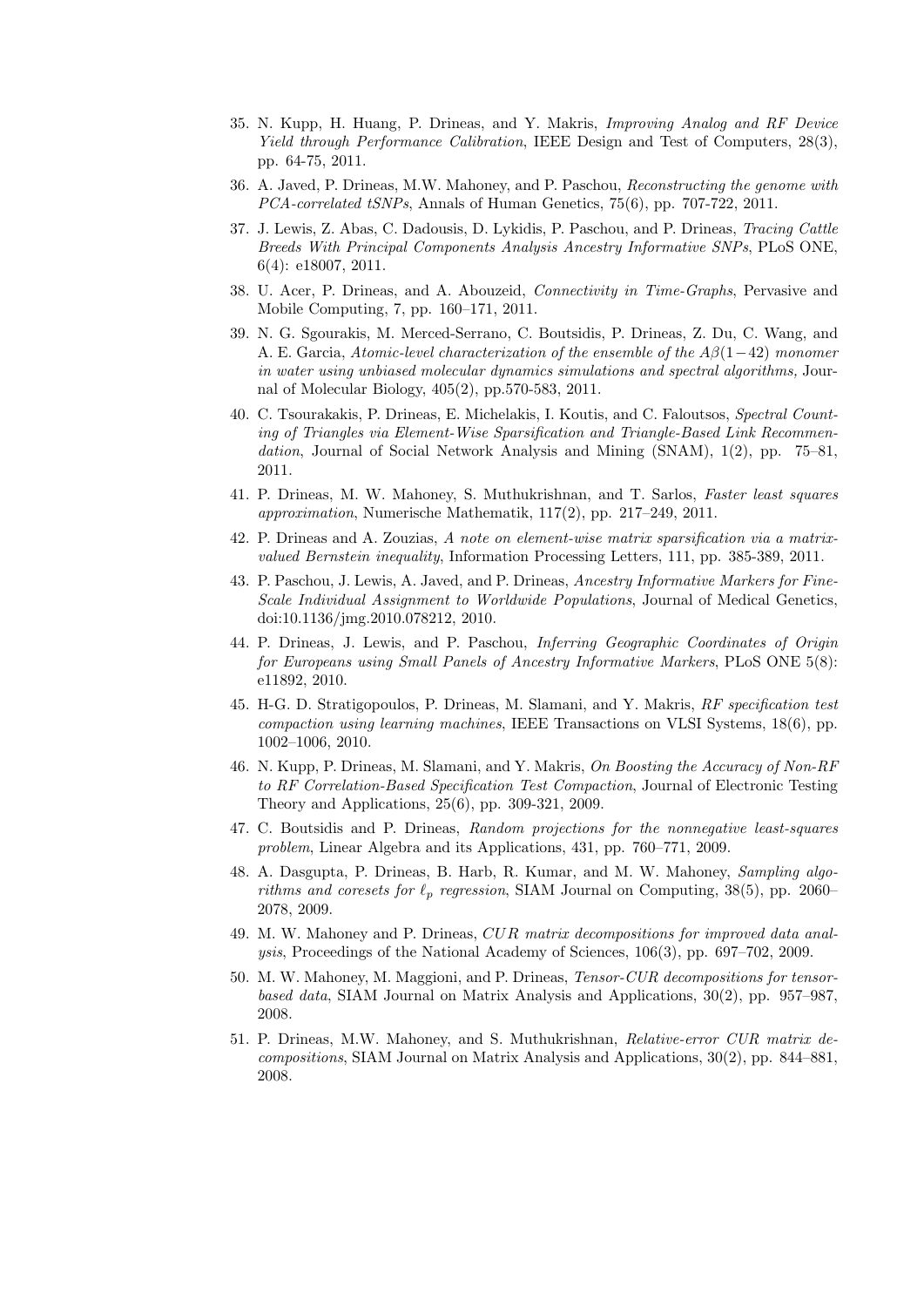- 52. P. Paschou, P. Drineas<sup>2</sup>, J. Lewis, C. Nievergelt, D. Nickerson, J. Smith, P. Ridker, D. Chasman, R. Krauss, and E. Ziv, Tracing sub-structure in the European American population with PCA-informative markers, PLoS Genetics, 4(7), pp. 1–13, 2008.
- 53. P. Paschou, E. Ziv, E. Burchard, S. Choudhry, W. Rodriguez-Cintron, M. W. Mahoney, and P. Drineas, PCA-correlated SNPs for structure identification in worldwide human populations, PLOS Genetics, 3(9), pp. 1672-1686, 2007.
- 54. P. Paschou, M. W. Mahoney, A. Javed, J. Kidd, A. Pakstis, S. Gu, K. Kidd, and P. Drineas, Intra- and inter-population genotype reconstruction from tagging SNPs, Genome Research, 17(1), pp. 96-107, 2007.
- 55. P. Drineas and M. W. Mahoney, A randomized algorithm for a tensor-based generalization of the SVD, Linear Algebra and its Applications, 420, pp. 553-571, 2007.
- 56. P. Drineas, M. W. Mahoney, and R. Kannan, Sampling sub-problems of heterogeneous max-cut problems and approximation algorithms, Random Structures and Algorithms,  $32(3)$ , pp.  $307 - 333$ , 2007.
- 57. P. Drineas, R. Kannan, and M. W. Mahoney, Fast monte carlo algorithms for matrices I: approximating matrix multiplication, SIAM Journal on Computing, 36(1), pp. 132- 157, 2006.
- 58. P. Drineas, R. Kannan, and M. W. Mahoney, Fast monte carlo algorithms for matrices II: computing a low rank approximation to a matrix, SIAM Journal on Computing, 36(1), pp. 158-183, 2006.
- 59. P. Drineas, R. Kannan, and M. W. Mahoney, Fast monte carlo algorithms for matrices III: computing a compressed approximate matrix decomposition, SIAM Journal on Computing, 36(1), pp. 184-206, 2006.
- 60. S. Almukhaizim, P. Drineas, and Y. Makris, Entropy-driven parity tree selection for low-overhead concurrent error detection in finite state machines, IEEE Transactions on Computer-Aided Design of Integrated Circuits and Systems, 25(8), pp. 1547-1554, 2006.
- 61. P. Drineas and M. W. Mahoney, On the Nystrom method for approximating a Gram matrix for improved kernel-based learning, Journal of Machine Learning Research, 6, pp. 2153-2175, 2005.
- 62. S. Almukhaizim, P. Drineas, and Y. Makris, Compaction-based concurrent error detection for digital circuits, Microelectronics Journal, 36(9), pp. 856-862, Elsevier, 2005.
- 63. P. Drineas, R. Kannan, A. Frieze, S. Vempala, and V. Vinay, Clustering of large graphs via the singular value decomposition, Machine Learning (56), pp. 9-33, 2004.
- 64. K. Akcoglu, P. Drineas, and M. Kao, Fast universalization of investment strategies, SIAM Journal on Computing 34(1), pp. 1-22, 2004.
- 65. P. Drineas and Y. Makris, SPaRe: selective partial replication for concurrent fault detection in FSMs, IEEE Transactions on Instrumentation and Measurement, 52(6), pp. 1729-1737, 2003.
- 66. P. Drineas, E. Drinea, and P. Huggins, An experimental evaluation of a monte carlo algorithm for singular value decomposition, Y. Manolopoulos et. al. (Eds.): Revised Selected Papers from the 8th Panhellenic Conference on Informatics, Lecture Notes in Computer Science 2563, pp. 279-296, 2003.
- Conference Publications
- 67. A. Chowdhuri, P. London, H. Avron, and P. Drineas, Speeding up Linear Programming using Randomized Linear Algebra, 34th Conference on Neural Information Processing Systems (NeurIPS), 2020.

<sup>2</sup>Equal contribution with the first author.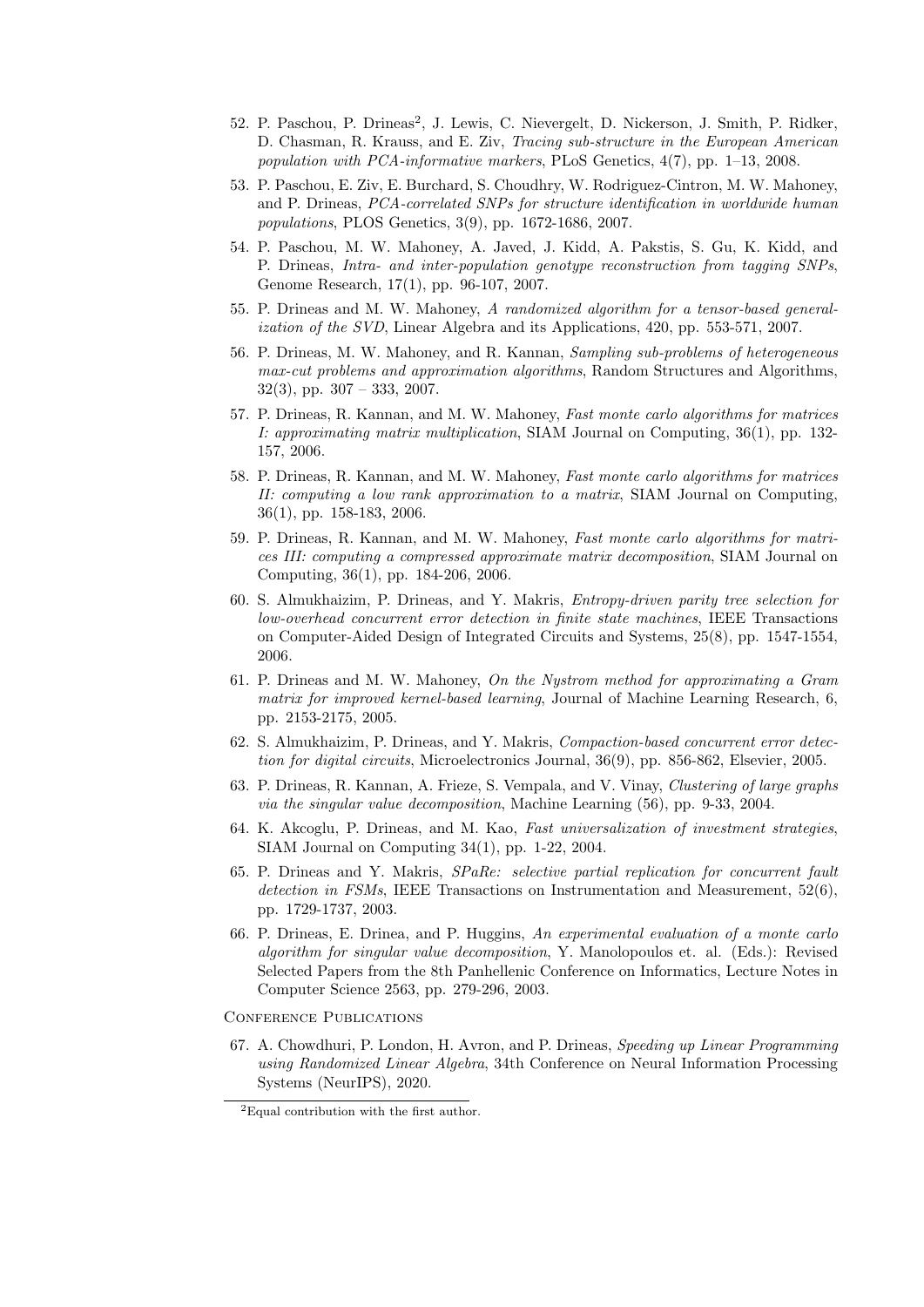- 68. V. Braverman, P. Drineas, C. Musco, C. Musco, J. Upadhyay, D. Woodruff, and S. Zhou, Numerical Linear Algebra in the Sliding Window Model, Proc. of the 61st IEEE Symposium on Foundations of Computer Science (FOCS), 2020.
- 69. A. Bose, M. C. Burch, A. Chowdhury, P. Paschou, and P. Drineas, CluStrat: a structure informed clustering strategy for population stratification, International Conference on Research in Computational Molecular Biology (RECOMB), Lecture Notes in Computer Science (volume 12074), 2020.
- 70. A. Chowdhuri, J. Yang, and P. Drineas, Randomized Iterative Algorithms for Fisher Discriminant Analysis, Conference on Uncertainty in Artificial Intelligence (UAI), 64, 2019.
- 71. A. Chowdhuri, J. Yang, and P. Drineas, An Iterative, Sketching-based Framework for Ridge Regression, Proceedings of the International Conference on Machine Learning (ICML), 2018.
- 72. E. Kontopoulou, A. Grama, W. Szpankowski, and P. Drineas, Randomized Linear Algebra Approaches to Estimate the Von Neumann Entropy of Density Matrices, IEEE International Symposium on Information Theory (ISIT), pp. 2486-2490, 2018.
- 73. C. Iyer, A. Gittens, C. Carothers, and P. Drineas, Iterative Randomized Algorithms for Low Rank Approximation of Tera-scale Matrices with Small Spectral Gaps, Workshop on Latest Advances in Scalable Algorithms for Large-Scale Systems (ScalA) 2018, held in conjunction with the International Conference for High Performance Computing, Networking, Storage and Analysis (SC), 2018.
- 74. C. Iyer, C. Carothers, and P. Drineas, Randomized Sketching for Large-Scale Sparse Ridge Regression Problems, Workshop on Latest Advances in Scalable Algorithms for Large-Scale Systems (ScalA16), held in conjunction with the 2016 International Conference on High Performance Computing, Networking, Storage and Analysis (SC16), 2016.
- 75. C. Iyer, H. Avron, G. Kollias, Y. Ineichen, C. Carothers, and P. Drineas, A Scalable Randomized Least Squares Solver for Dense Overdetermined Systems, Workshop on Latest Advances in Scalable Algorithms for Large-Scale Systems (ScalA15), held in conjunction with the 2015 International Conference on High Performance Computing, Networking, Storage and Analysis (SC15), 2015.
- 76. A. Kundu, P. Drineas, and M. Magdon-Ismail, Approximating Sparse PCA from Incomplete Data, Proc. of Neural Information Processing Systems (NIPS), 2015.
- 77. S. Paul, M. Magdon-Ismail, and P. Drineas, Column Selection via Adaptive Sampling, Proc. of Neural Information Processing Systems (NIPS), 2015.
- 78. S. Paul, M. Magdon-Ismail, and P. Drineas, Feature Selection for Linear SVM with Provable Guarantees, Proc. of the 16th International Conference on Artificial Intelligence and Statistics (AISTATS) and Journal of Machine Learning Research: Workshops and Conference Proceedings 38, pp. 735–743, 2015.
- 79. S. Paul and P. Drineas, Deterministic Feature Selection for Regularized Least Squares Classification, European Conference on Machine Learning and Principles and Practice of Knowledge Discovery in Databases (ECML-PKDD), LNCS 8725, pp. 533-548, 2014.
- 80. S. Paul, C. Boutsidis, M. Magdon-Ismail, and P. Drineas, Random Projections and Support Vector Machines, Proc. of the 16th International Conference on Artificial Intelligence and Statistics (AISTATS), 2013.
- 81. K. L. Clarkson, P. Drineas, M. Magdon-Ismail, M. W. Mahoney, X. Meng, and D. P. Woodruff, The Fast Cauchy Transform and Faster Robust Linear Regression, Proc. of the 24th Annual ACM-SIAM Symposium on Discrete Algorithms (SODA), 2013.
- 82. P. Drineas, M. Magdon-Ismail, M. W. Mahoney, and D. Woodruff, Fast Approximation of Matrix Coherence and Statistical Leverage, Proc. of the International Conference on Machine Learning (ICML), 2012.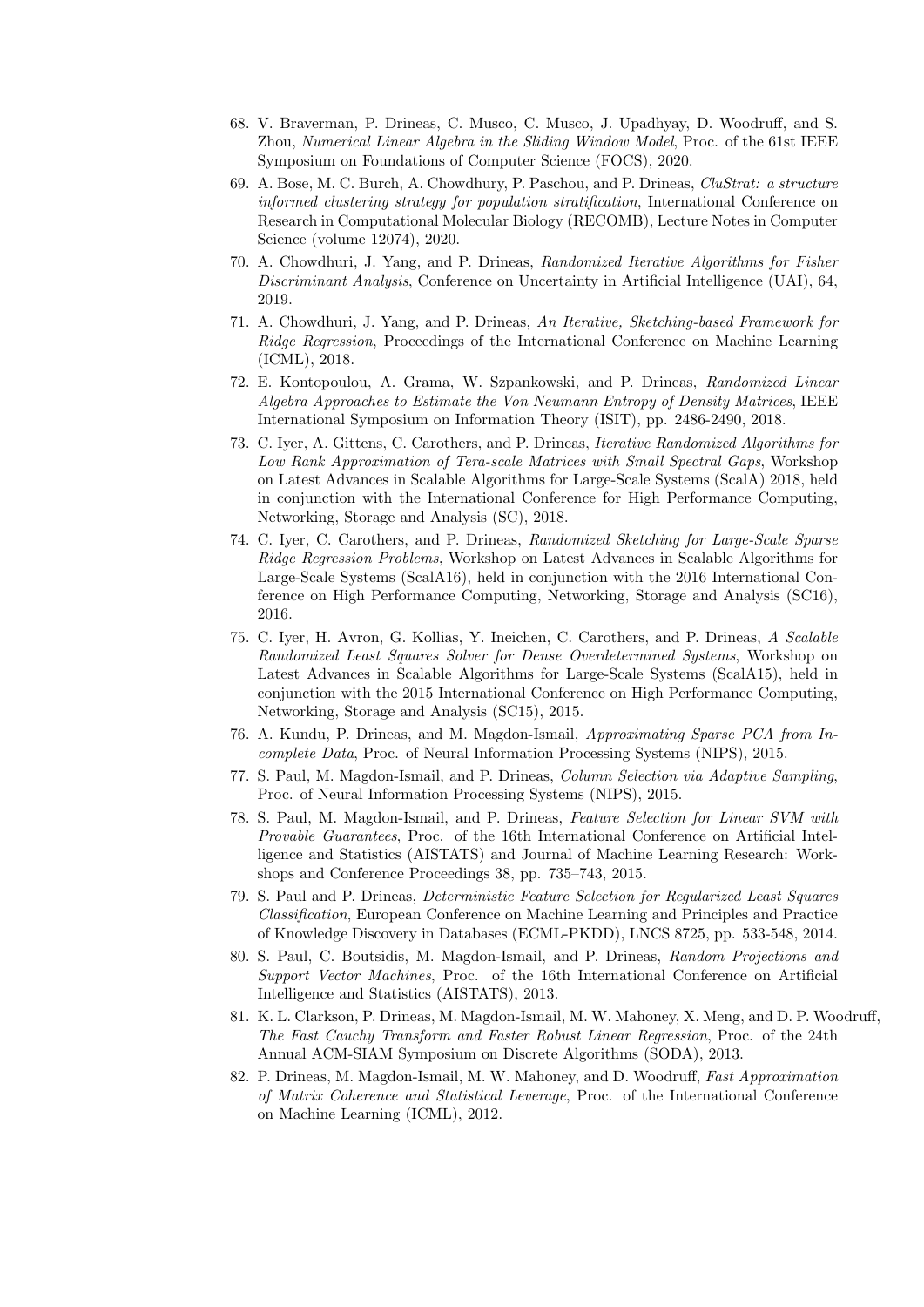- 83. C. Boutsidis, P. Drineas, and M. Magdon-Ismail, Sparse Features for PCA-like Linear Regression, Proc. of Neural Information Processing Systems (NIPS), 2011.
- 84. C. Boutsidis, P. Drineas, and M. Magdon-Ismail, Near-Optimal Column-Based Matrix Reconstruction, Proc. of the 52nd IEEE Symposium on Foundations of Computer Science (FOCS), 2011.
- 85. N. Kupp, H. Stratigopoulos, P. Drineas, and Y. Makris, On Proving the Efficiency of Alternative RF Tests, International Conference on Computer-Aided Design (ICCAD), 2011.
- 86. C. Boutsidis, A. Zouzias, and P. Drineas, Random Projections for k-means Clustering, Proc. of Neural Information Processing Systems (NIPS), 2010.
- 87. N. Kupp, H. Huang, P. Drineas, and Y. Makris, Post-Production Performance Calibration in Analog/RF Devices, IEEE International Test Conference (ITC), 8.3.1-8.3.10, 2010.
- 88. U. Acer, P. Drineas, and A. Abouzeid, Random walks in time-graphs, Proceedings of the Second International Workshop on Mobile Opportunistic Networking (MobiOpp), pp. 93–100, 2010.
- 89. C. Boutsidis, M. W. Mahoney, and P. Drineas, Unsupervised Feature Selection for the k-means Clustering Problem, Proc. of Neural Information Processing Systems (NIPS), 2009.
- 90. C. Tsourakakis, P. Drineas, E. Michelakis, I. Koutis, and C. Faloutsos, Spectral Counting of Triangles in Power-Law Networks via the Element-wise Sparsification, Proc. of the International Conference on Advances in Social Network Analysis and Mining (ASONAM), pp. 66–72, 2009.
- 91. C. Boutsidis, M.W. Mahoney, and P. Drineas, An improved approximation algorithm for the column subset selection problem, Proc. of the 20th Annual ACM-SIAM Symposium on Discrete Algorithms (SODA), pp. 968–977, 2009.
- 92. C. Boutsidis, M.W. Mahoney, and P. Drineas, Unsupervised feature selection for Principal Components Analysis, Proc. of the 14th Annual ACM Conference on Knowledge Discovery and Data Mining (KDD), pp. 61–69, 2008.
- 93. N. Kupp, P. Drineas, M. Slamani, and Y. Makris, Confidence Estimation in Non-RF to RF Correlation-Based Specification Test Compaction, Proc. of the 13th European Test Symposium (ETS), pp. 35–40, 2008.
- 94. A. Dasgupta, P. Drineas, B. Harb, R. Kumar, and M. W. Mahoney, Sampling algorithms and coresets for  $\ell_p$  regression, Proc. of the 19th Annual ACM-SIAM Symposium on Discrete Algorithms (SODA), pp. 932–941, 2008.
- 95. A. Dasgupta, P. Drineas, B. Harb, V. Josifovski, and M. Mahoney, Feature selection methods for text classification, Proc. of the 13th Annual ACM Conference on Knowledge Discovery and Data Mining (KDD), pp. 230–239, 2007.
- 96. H-G. D. Stratigopoulos, P. Drineas, M. Slamani, and Y. Makris, Non-RF to RF test correlation using learning machines: a case study, Proc. of the 25th IEEE VLSI Test Symposium (VTS), pp. 9–14, 2007.
- 97. P. Drineas, M. W. Mahoney, and S. Muthukrishnan, Subspace sampling and relative error matrix approximation: column-based methods, Proc. of APPROX-RANDOM, pp. 316-326, 2006.
- 98. P. Drineas, M. W. Mahoney, and S. Muthukrishnan, Subspace sampling and relative error matrix approximation: column-row-based methods, Proc. of the 14th Annual European Symposium on Algorithms (ESA), pp. 304-314, 2006.
- 99. P. Drineas, A. Javed, M. Magdon-Ismail, G. Pandurangan, R. Virrankoski, and A. Savvides, Distance matrix reconstruction from incomplete distance information for sensor network localization, Proc. of the 3rd Annual IEEE Conference on Sensor, Mesh and Ad Hoc Communications and Networks (SECON), pp. 536-544, 2006.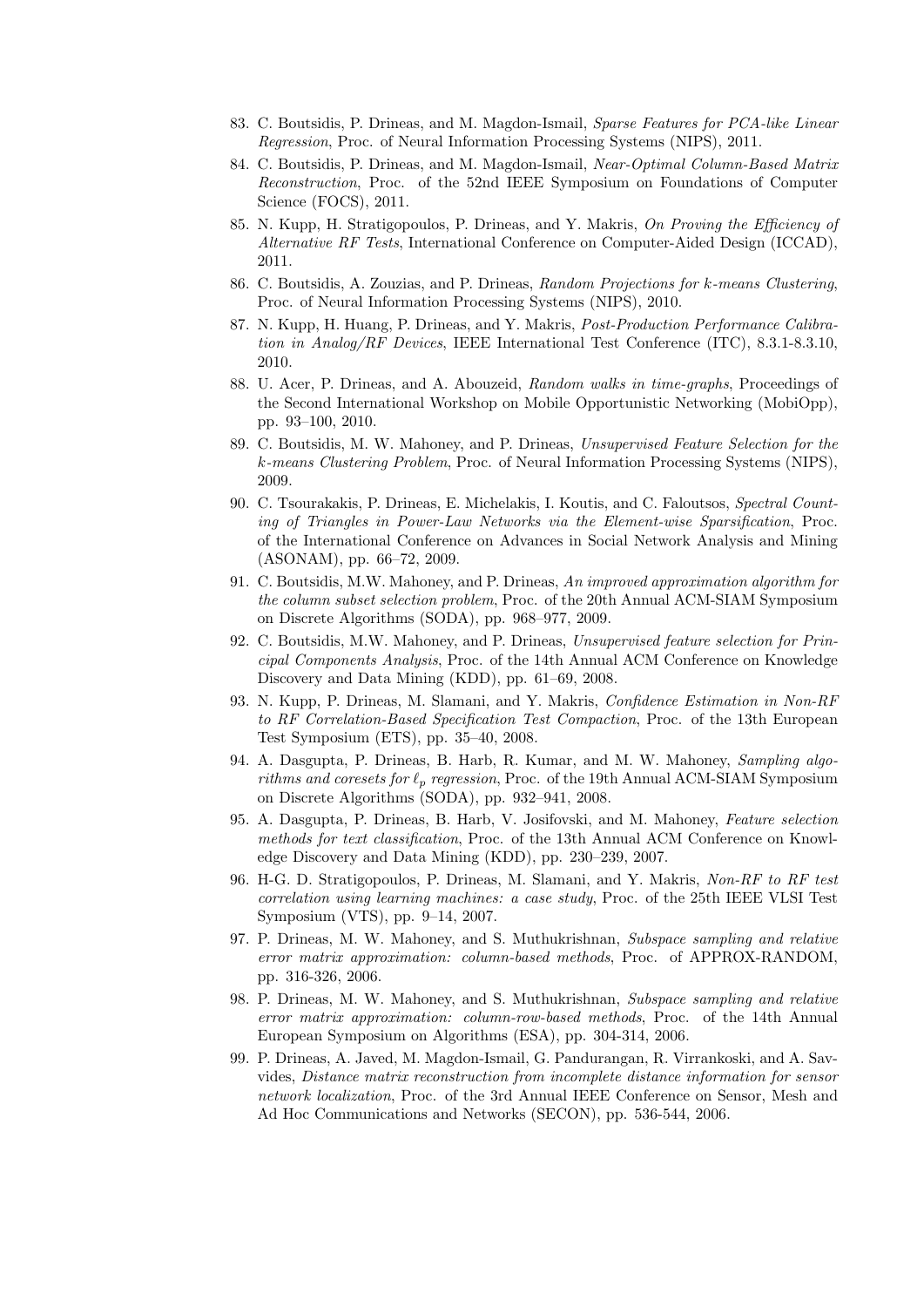- 100. P. Drineas and M. W. Mahoney, Randomized algorithms for matrices and massive data sets, Proc. of the 32nd Annual Conference on Very Large Data Bases (VLDB), p. 1269, 2006.
- 101. M. W. Mahoney, M. Maggioni, and P. Drineas, Tensor-CUR decompositions for tensorbased data, Proc. of the 12th Annual ACM Conference on Knowledge Discovery and Data Mining (KDD), pp. 327-336, 2006.
- 102. P. Drineas, M. W. Mahoney, and S. Muthukrishnan, Sampling algorithms for  $\ell_2$  regression and applications, Proc. of the 17th Annual ACM-SIAM Symposium on Discrete Algorithms (SODA), pp. 1127-1136, 2006.
- 103. D. Freedman and P. Drineas, Energy minimization via graph cuts: settling what is possible, Proc. of the IEEE International Conference on Computer Vision and Pattern Recognition (CVPR), pp. 939-946, 2005.
- 104. P. Drineas and M. W. Mahoney, Approximating a Gram matrix for improved kernelbased learning, Proc. of the 18th Annual Symposium on Computational Learning Theory (COLT), pp. 323-337, 2005.
- 105. P. Drineas, R. Kannan, and M. W. Mahoney, Sampling sub-problems of heterogeneous max-cut problems and approximation algorithms, Proc. of the 22nd Annual Symposium on Theoretical Aspects of Computer Science (STACS), Lecture Notes in Computer Science 3404, pp. 57-68, 2005.
- 106. P. Drineas, M. Krishnamoorthy, D. Sofka, and B. Yener, Studying E-mail graphs for intelligence monitoring and analysis in the absence of semantic information, Proc. of the Symposium on Intelligence and Security Informatics, Lecture Notes in Computer Science 3073, pp. 297-306, 2004.
- 107. S. Almukhaizim, P. Drineas, and Y. Makris, Cost-driven selection of parity trees, Proc. of the IEEE VLSI Test Symposium (VTS), pp. 319-324, 2004.
- 108. S. Almukhaizim, P. Drineas, and Y. Makris, Concurrent error detection for combinational and sequential logic via output compaction, Proc. of the IEEE International Symposium on Quality Electronic Design (ISQED), pp. 459-464, 2004.
- 109. S. Almukhaizim, P. Drineas, and Y. Makris, On concurrent error detection with bounded latency in FSMs, Proc. of the IEEE Design Automation and Test in Europe Conference (DATE), pp. 596-601, 2004.
- 110. P. Drineas and R. Kannan, Pass Efficient Algorithms for Approximating Large Matrices, Proc. of the 14th Annual ACM-SIAM Symposium on Discrete Algorithms (SODA), pp. 223-232, 2003.
- 111. S. Almukhaizim, P. Drineas, and Y. Makris, On Compaction-based concurrent error detection, On compaction-based concurrent error detection, Proc. of the IEEE On-Line Test Symposium, pp. 157-161, 2003.
- 112. P. Drineas and Y. Makris, On the compaction of independent test sequences for sequential circuits, Proc. of the IEEE International Conference on Computer Design (ICCD), pp. 380-386, 2003.
- 113. P. Drineas and Y. Makris, Non-intrusive concurrent error detection in FSMs through State/Output compaction and monitoring via parity trees, Proc. of the Design Automation and Test in Europe Conference (DATE), pp. 1164-1165, 2003.
- 114. P. Drineas and Y. Makris, SPaRe: selective partial replication for concurrent fault detection in FSMs, Proc. of the IEEE International Conference on VLSI Design, pp. 84-91, 2003.
- 115. P. Drineas and Y. Makris, On the Compaction of Independent Test Sequences for Sequential Circuits, IEEE European Test Workshop (ETS), Maastricht, Netherlands, 2003.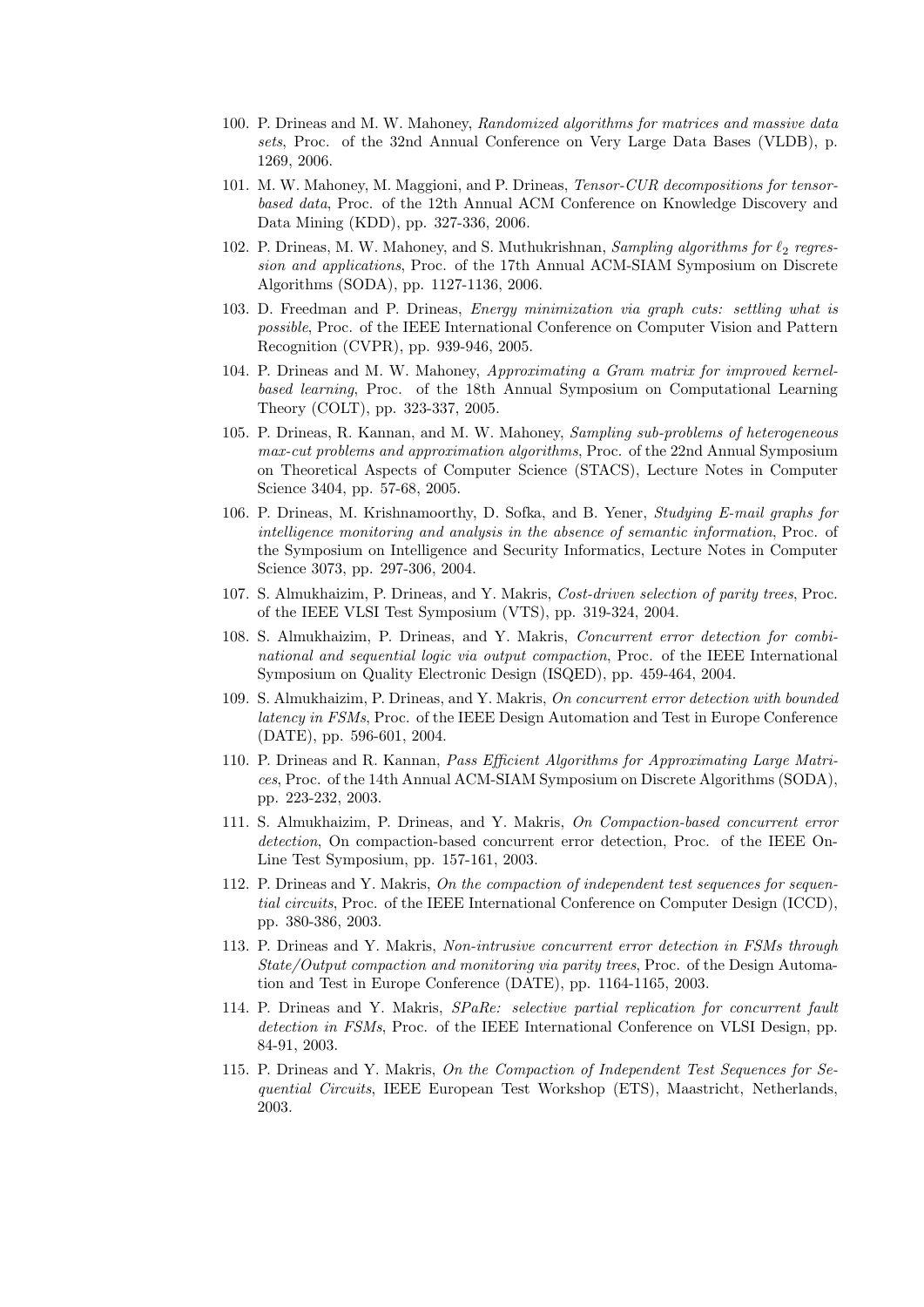- 116. P. Drineas and Y. Makris, Concurrent fault detection in random combinational logic, Proc. of the IEEE International Symposium on Quality Electronic Design (ISQED), pp. 425-430, 2003.
- 117. P. Drineas, I. Kerenidis, and P. Raghavan, Competitive recommendation systems, Proc. of the 34th ACM Symposium on Theory of Computing (STOC), pp. 82-90, 2002.
- 118. K. Akcoglu, P. Drineas, and M. Kao, Fast universalization of investment strategies with provably good relative returns, Proc. of the 29th International Colloquium on Automata, Languages and Programming (ICALP), pp. 888-900, 2002.
- 119. P. Drineas and Y. Makris, Non-intrusive design of concurrently self-testable FSMs, Proc. of the IEEE Asian Test Symposium (ATS), pp. 33-38, 2002.
- 120. P. Drineas and Y. Makris, Non-intrusive design of concurrently self-testable FSMs, IEEE North Atlantic Test Workshop (NATW), Montauk NY, USA, 2002.
- 121. E. Drinea, P. Drineas, and P. Huggins, A randomized singular value decomposition algorithm for image processing applications, Proc. of the 8th Panhellenic Conference on Informatics, pp. 278-288, 2001.
- 122. P. Drineas and R. Kannan, Fast monte carlo algorithms for approximate matrix multiplication, Proc. of the 42nd IEEE Symposium on Foundations of Computer Science (FOCS), pp. 452-459, 2001.
- 123. P. Drineas, R. Kannan, A. Frieze, S. Vempala, and V. Vinay, Clustering in large graphs and matrices, Proc. of the 10th Annual ACM-SIAM Symposium on Discrete Algorithms (SODA), pp. 291-299, 1999.

Abstracts (peer reviewed only)

- 124. A. Bose, E. Kontopoulou, V. Kalantzis, M. Elkadi, P. Paschou, and P. Drineas, TeraPCA: A fast and scalable method to study genetic variation in tera-scale genotypes, Annual Meeting of the American Society of Human Genetics, 2017.
- 125. A. Bose, D. E. Platt, L. Parida, P. Paschou, and P. Drineas, Genetic Variation reveals migrations into the Indian subcontinent and its influence on the Indian society, Annual Meeting of the American Society of Human Genetics, 2016. Selected for platform presentation.
- 126. A. Plantinga, F. Tsetsos, P. Paschou, P. Drineas, B. Browning, and G. Stamatoyannopoulos, Identity by descent analysis reveals fine-scale population structure in Crete, Annual Meeting of the American Society of Human Genetics, 2015.
- 127. P. Paschou, I. Karagiannidis, A. Tsirigoti, A. Stampoliou, V. Papadopoulou, V. G. Manolopoulos, J. R. Kidd, K. K. Kidd, and P. Drineas, Evaluation of the HapMap dataset as reference for the Greek population, Annual Meeting of the American Society of Human Genetics, 2010.
- 128. J. Lewis, Z. Abas, C. Dadousis, D. Lykidis, P. Paschou, and P. Drineas, Tracing The Origin Of Cattle Breeds With PCA-based Ancestry Informative SNPs, World Congress on Genetics Applied to Livestock Production, 2010. Selected for platform presentation.
- 129. P. Paschou, J. Lewis, and P. Drineas, Accurate inference of individual ancestry geographic coordinates within Europe using small panels of genetic markers, Annual Meeting of the American Society of Human Genetics, 2009.
- 130. P. Paschou, J. Lewis, A. Javed, and P. Drineas, Using principal components analysis to identify candidate genes for natural selection, Annual Meeting of the American Society of Human Genetics, 2008.
- 131. P. Paschou, E. Ziv, E. G. Burchard, M. W. Mahoney, and P. Drineas, PCA-correlated SNPs for structure identification in worldwide human populations, Annual Meeting of the American Society of Human Genetics, 2007.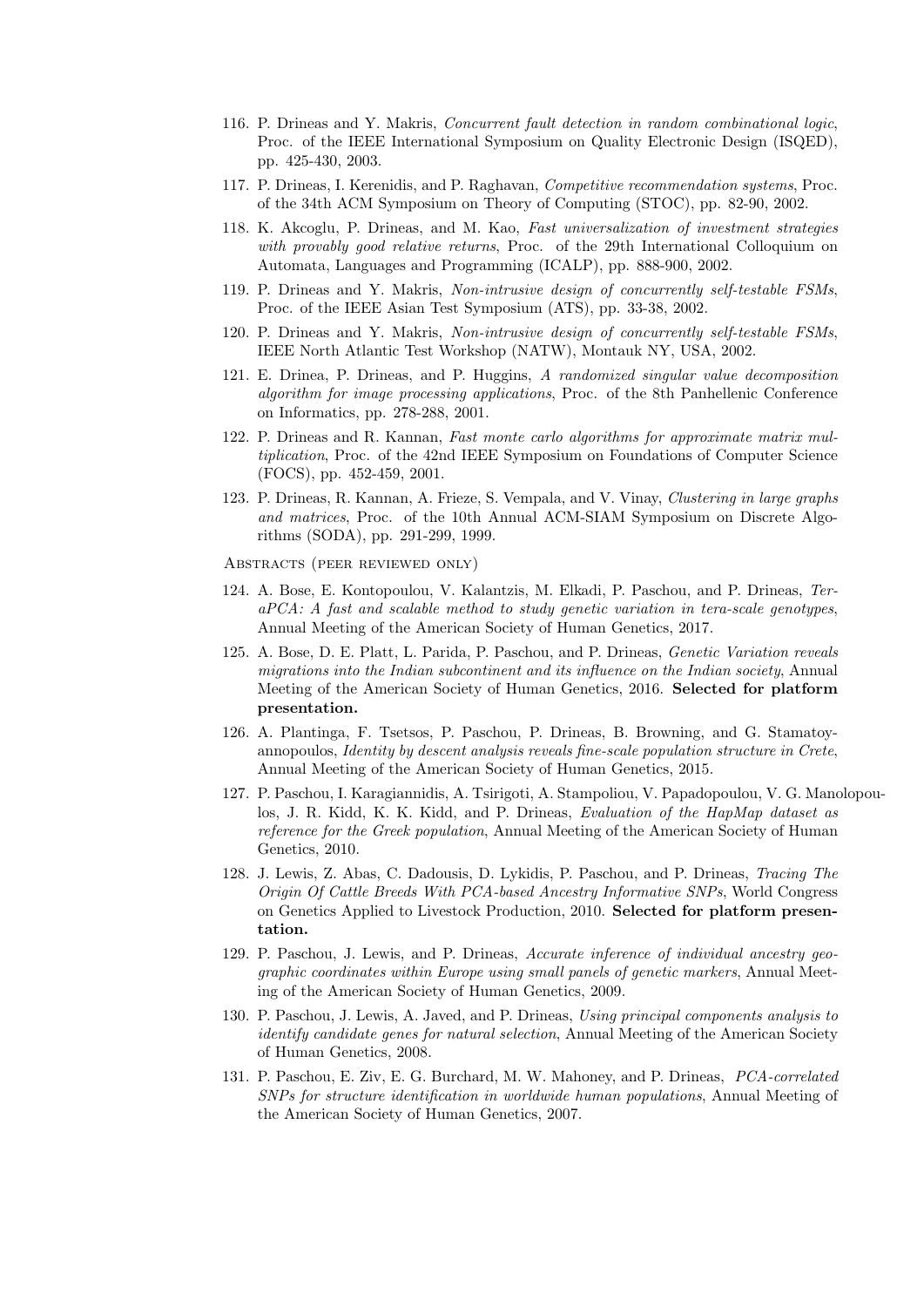132. P. Paschou, M. W. Mahoney, A. Javed, J. R. Kidd, A. J. Pakstis, S. Gu, K. K. Kidd, and P. Drineas, Intra- and inter-population genotype reconstruction from tagging SNPs, Annual Meeting of the American Society of Human Genetics, 2006. Selected for platform presentation.

News

- ARTICLES 1. CS methods applied to genomic research could effectively analyze large biobank dataset. Available at https://www.cs.purdue.edu/news/articles/2021/biobank\_data.html. Oct 2021.
	- 2. New study ties India's genetic diversity to language, not geography. https://www. purdue.edu/newsroom/releases/2021/Q1/new-study-ties-indias-genetic-diversity-to-la -not-geography.html. Jan 2021.
	- 3. Genetic testing has a data problem. New software can help. Available at https://www. purdue.edu/newsroom/releases/2019/Q2/genetic-testing-has-a-data-problem. -new-software-can-help..html. May 2019.
	- 4. E. Gallopoulos, P. Drineas, I. Ipsen, and M. W. Mahoney, RandNLA, Pythons, and the CUR for your Data problems, SIAM News, p. 7, February 2016.
	- 5. A brief interview including my thoughts on Linear Algebra appeared in Kuldeep Singh's book "Linear Algebra: Step by Step." A link to the interview is available at http: //drineas.org.
	- 6. Numerous news articles have covered my June 2014 paper in the Proceedings of the National Academy of Sciences on a "Maritime Route Of Colonization of Europe" (including National Geographic, Science, Science Daily, etc.). A partial list of links to the relevant articles is available at http://drineas.org.
	- 7. Harnessing the Petabyte: Data Science Research Center at Rensselaer Polytechnic Institute Explores Cloud Computing and Supercomputing To Analyze Big Data by Mary L. Martialay, RPI Press Release, Sep 2013. (Available at http://news.rpi.edu/content/2013/09/06/harnessingpetabyte-data-science-research-center-explores -cloud-computing-and?destination=node/40180)
	- 8. DNA Analysis Unearths Origins of Minoans, the First Major European Civilization by Mary L. Martialay, RPI Press Release, May 2013. (Available at http://news.rpi.edu/luwakkey/3181)
	- 9. Study Helps Pinpoint Genetic Variations in European Americans (by Gabrielle De-Marco), RPI Press Release, Aug 2008. (Available at http://news.rpi.edu/update.do?artcenterkey=2479)
	- 10. Computer Program Reveals Anyone's Ancestry (by Gabrielle DeMarco), featured at Yahoo! News and LIVESCIENCE, Apr 2008. (Available at http://www.livescience.com/health/080404-bts-drineas.html)
	- 11. Tracing Your Ancestry: Computer Program Accurately Analyzes Anonymous DNA Samples, featured at SCIENCEDAILY, Sep 2007. (Available at http://www.sciencedaily.com/releases/2007/09/070921071744.htm)
	- 12. DNA Markers and Computer Science Methodology Can be Used to Trace Individual Ancestry, featured at SCITIZEN, Sep 2007. (Available at http://scitizen.com/stories/Biotechnology/2007/10/DNA-Markers -and-Computer-Science-Methodology-Can-be-Used-to-Trace-Individual-Ancestry/)
	- 13. G.H. Golub, M.W. Mahoney, P. Drineas, and L.-H. Lim, MMDS 2006: bridging the gap between numerical linear algebra, theoretical computer science, and data applications, SIAM News, Oct 2006.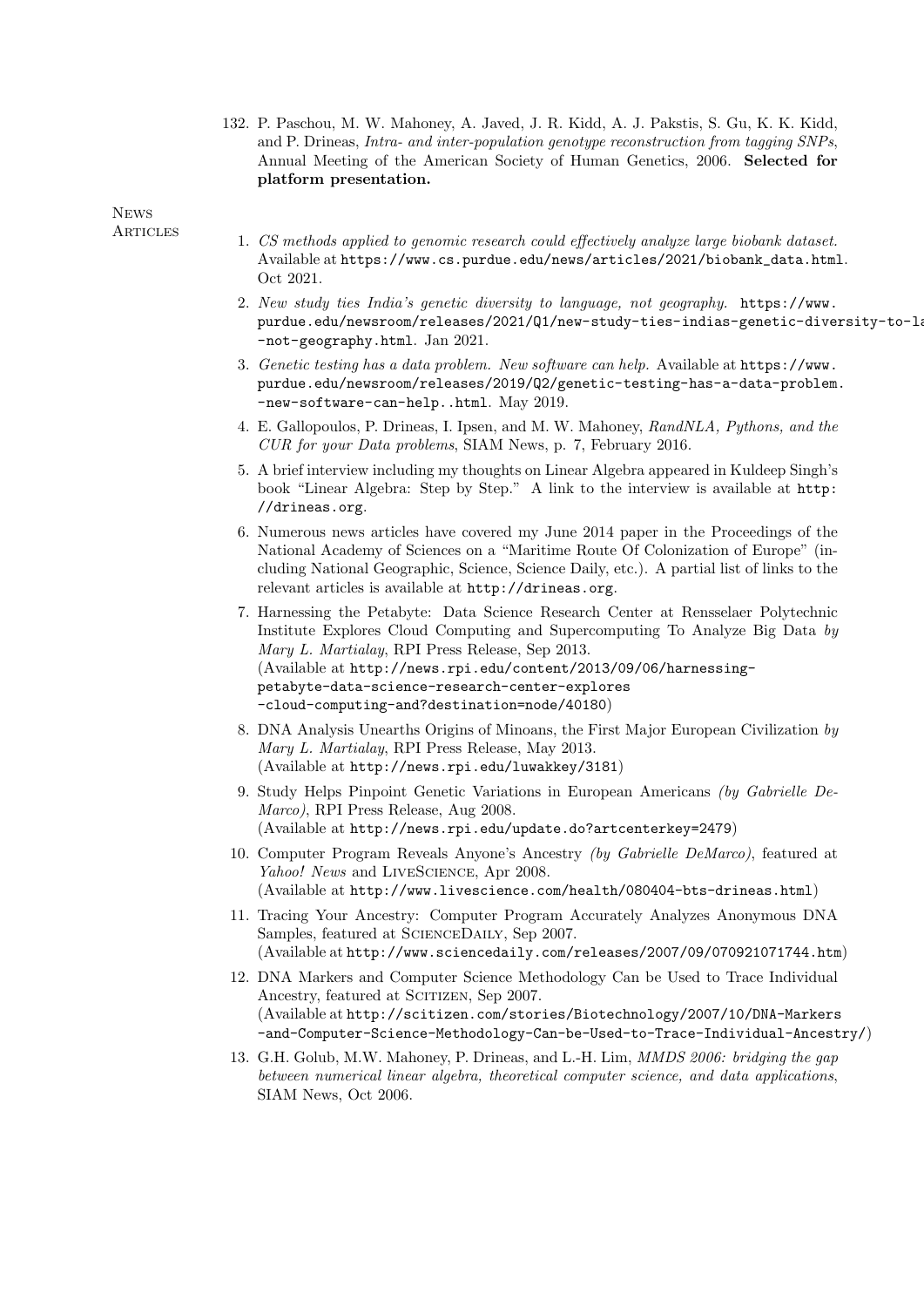## **TEACHING**

(The last column reflects the summary evaluation group median score for the instructor from the student responses. The maximum score until Spring 2020 was five; was reduced to four starting in Spring 2021. No scores were assigned in Spring 2020 due to Purdue's pandemic policy.)

| $\cdots$ $\sigma$ $\cdot$ /<br>Date |        | Number                  | <b>Title</b>                             | Enrol.  | <b>IDEA</b>    |
|-------------------------------------|--------|-------------------------|------------------------------------------|---------|----------------|
| $\,2003\,$                          | Spring | $CSCI-1200$             | Computer Science II                      | 140     | $3.8\,$        |
| 2003                                | Fall   | <b>CSCI-6962</b>        | Randomized Algorithms                    | 12      | $4.3\,$        |
| 2004                                | Spring | $CSCI-1200$             | Computer Science II                      | 206     | $4.0\,$        |
| 2004                                | Spring | $CSCI-4961$             | Network Flows & Linear Programming       | $18\,$  | 4.1            |
| $\,2005\,$                          | Spring | $CSCI-2400$             | Models of Computations                   | 99      | 4.0            |
| 2006                                | Spring | $CSCI-2400$             | Models of Computations                   | 63      | 4.1            |
| 2006                                | Spring | <b>CSCI-6962</b>        | Randomized Algorithms                    | $15\,$  | 4.6            |
| 2007                                | Spring | $CSCI-2400$             | Models of Computations                   | 69      | 4.1            |
| 2007                                | Spring | $CSCI-6962$             | Randomized Algorithms                    | 11      | 4.4            |
| 2008                                | Spring | $CSCI-2400$             | Models of Computations                   | 102     | 4.4            |
| 2008                                | Spring | $\text{CSCI-6962}$      | Randomized Algorithms                    | $\,6\,$ | $\overline{5}$ |
| 2009                                | Spring | $CSCI-2400$             | Models of Computations                   | 78      | 4.4            |
| 2009                                | Spring | $\text{CSCI-6962}$      | Randomized Algorithms                    | 8       | $4.9\,$        |
| 2010                                | Spring | $CSCI-2400$             | Models of Computations                   | $79\,$  | $4.5\,$        |
| 2010                                | Spring | <b>CSCI-6962</b>        | Randomized Algorithms                    | $10\,$  | $\bf 5$        |
| $2012\,$                            | Spring | $CSCI-2400$             | Models of Computations                   | $77\,$  | 4.4            |
| $2012\,$                            | Spring | <b>CSCI-6962</b>        | Randomized Algorithms                    | 12      | $\bf 5$        |
| 2013                                | Spring | $CSCI-2200$             | Foundations of Computer Science          | $95\,$  | 4.3            |
| 2013                                | Spring | $CSCI-2400$             | Models of Computations                   | 54      | 4.1            |
| 2013                                | Spring | $CSCI-6962$             | Randomized Algorithms                    | 14      | 4.6            |
| $\,2015$                            | Spring | CSCI-4966/6967          | Foundations of Data Science              | $23\,$  | 4.7            |
| 2016                                | Spring | $\text{CSCI-2200}$      | Foundations of Computer Science          | 198     | 4.4            |
| 2016                                | Spring | $\text{CSCI-6962}$      | Randomized Algorithms                    | $31\,$  | $4.9\,$        |
| 2016                                | Fall   | CS-59000                | Randomized Algorithms in NLA             | 11      | $4.9\,$        |
| 2017                                | Spring | $CS-182$                | Foundations of Computer Science          | 342     | 4.5            |
| 2017                                | Fall   | CS-59000                | Randomized Algorithms in NLA             | $8\,$   | 4.8            |
| 2018                                | Spring | $CS-182$                | Foundations of Computer Science          | 150     | 4.8            |
| 2018                                | Fall   | CS-381                  | Introduction to Algorithms               | 150     | 4.8            |
| 2019                                | Spring | $CS-182$                | Foundations of Computer Science          | $358\,$ | 4.6            |
| 2020                                | Fall   | $CS-588$                | Randomized Algorithms                    | 23      | $\bf 5$        |
| $2020\,$                            | Spring | $CS-182$                | Foundations of Computer Science          | 440     |                |
| $\,2021$                            | Spring | $\operatorname{CS-182}$ | Foundations of Computer Science (campus) | $393\,$ | 3.37/4         |
| $2021\,$                            | Spring | $CS-182$                | Foundations of Computer Science (online) | 113     | 3.52/4         |

PHD CURRENT PH.D. STUDENTS

| <b>STUDENTS</b> | Agniva Chowdhury,   | joined Jan 2017 |
|-----------------|---------------------|-----------------|
|                 | Myson Burch,        | joined Sep 2018 |
|                 | Mai Elkadi,         | joined Sep 2018 |
|                 | Gregory Dexter,     | joined Sep 2020 |
|                 | Jawad Raheel,       | joined Sep 2020 |
|                 | Christos Boutsikas, | joined Sep 2021 |
|                 |                     |                 |

Graduated Ph.D. Students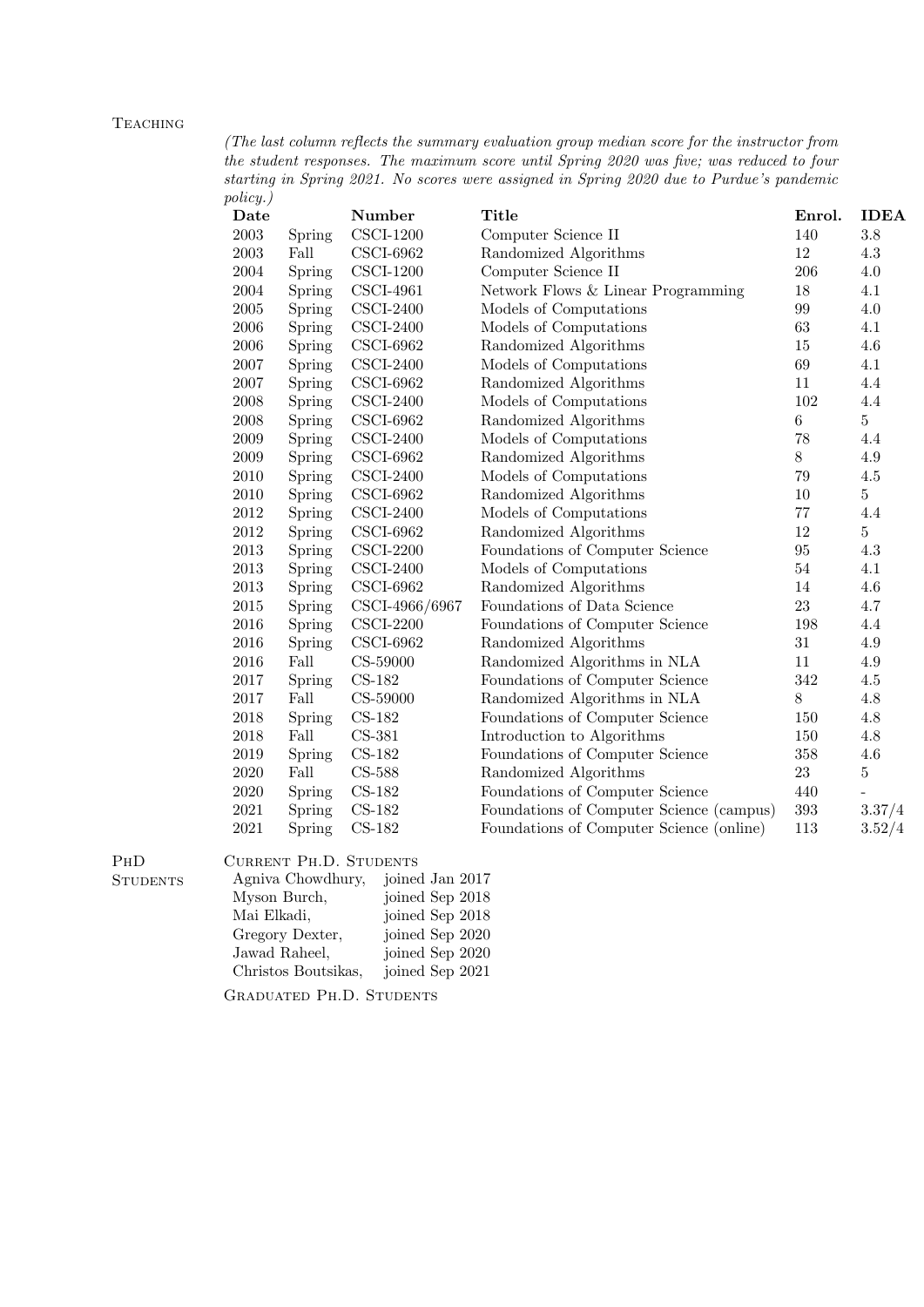| Asif Javed,          | graduated December 2008                                               |
|----------------------|-----------------------------------------------------------------------|
| Utku Gunay Acer,     | graduated August 2009                                                 |
| Jamey Lewis,         | graduated September 2010                                              |
| Christos Boutsidis,  | graduated May 2011 (awarded the 2011 Robert McNaughton Prize)         |
| Saurabh Paul,        | graduated May 2015                                                    |
| Abhisek Kundu,       | graduated Dec 2015                                                    |
| Nivas Nambirajan,    | graduated Dec 2015                                                    |
| Chander Iyer,        | graduated May 2018                                                    |
| Aritra Bose,         | graduated Aug 2019                                                    |
| Eugenia Kontopoulou, | graduated Sep 2020                                                    |
|                      | PH.D. COMMITTEE MEMBERSHIPS (NOT INCLUDING PURDUE AND RPI)            |
| Supratim Shit        | (advisor: Anirban Dasgupta, IIT Gandhinagar, India                    |
| Peng Zhang           | (advisor: Richard Peng, Georgia Tech)                                 |
| Kevin Cheng          | (advisor: Ravi Kannan, Yale University)                               |
| John Holodnak        | (advisor: Ilse Ipsen, North Carolina State University)                |
| Thomas Wentworth     | (advisor: Ilse Ipsen, North Carolina State University)                |
| John Aleander        | (advisor: Peristera Paschou, Democritus University of Thrace, Greece) |
| Fotios Tsetsos       | (advisor: Peristera Paschou, Democritus University of Thrace, Greece) |
| Shanmukha Sampath    | (advisor: Peristera Paschou, Democritus University of Thrace, Greece) |
| Aviv Rotbart         | (advisor: Amir Averbuch, University of Tel Aviv)                      |
|                      |                                                                       |

Tutorials (Keynote talks and tutorials.)

- & KEYNOTES 1. Keynote speaker: Randomized Numerical Linear Algebra (RandNLA), 45th Woudschoten Conference, Woudschoten, Netherlands, Oct 2021.
	- 2. Tutorial: Randomized Numerical Linear Algebra (RandNLA): overview, Opening workshop of the Numerical Analysis for Data Science 2020-2021 program of the Statistical and Applied Mathematical Sciences Institute (SAMSI), Aug 2020.
	- 3. Keynote speaker: RandNLA: Randomization in Numerical Linear Algebra, Numerical Analysis and Scientific Computation with Applications (NASCA), Kalamata, Greece, Jul 2018.
	- 4. Summer School (lecturer): RandNLA: Randomization in Numerical Linear Algebra, Institute for Advanced Study (IAS) and the Park City Mathematics Institute (PCMI) Graduate Summer School 2016: The Mathematics of Data, Midway, Utah, Jul 2016.
	- 5. Invited Tutorial: RandNLA: Randomization in Numerical Linear Algebra, SIAM Conference on Applied Linear Algebra, Atlanta, Georgia, Oct 2015.
	- 6. Summer School (organizer and lecturer): RandNLA: Randomization in Numerical Linear Algebra, Gene Golub SIAM Summer School (G2S3), Delphi, Greece, Jun 2015.
	- 7. Keynote Speaker: RandNLA: Randomization in Numerical Linear Algebra, SIAM Workshop on Combinatorial Scientific Computing (CSC), Jul 2014.
	- 8. Tutorial: Past, Present and Future of Randomized Numerical Linear Algebra , Big Data Bootcamp, Simons Institute for the Theory of Computing, University of California, Berkeley, Sep 2013.
	- 9. Tutorial: Mining Massive Datasets: a (Randomized) Linear Algebraic Approach, Opening workshop of the Statistical and Applied Mathematical Sciences Institute (SAMSI) "Massive Datasets" 2012-2013 program, Sep 2012.
	- 10. Keynote Speaker: Randomized Algorithms in Linear Algebra, SIAM Conference on Applied Linear Algebra, Valencia, Spain, Jun 2012.
	- 11. Keynote Speaker: Randomized Algorithms in Data Mining: a Linear Algebraic Approach, From Data to Knowledge Workshop, University of California, Berkeley, May 2012.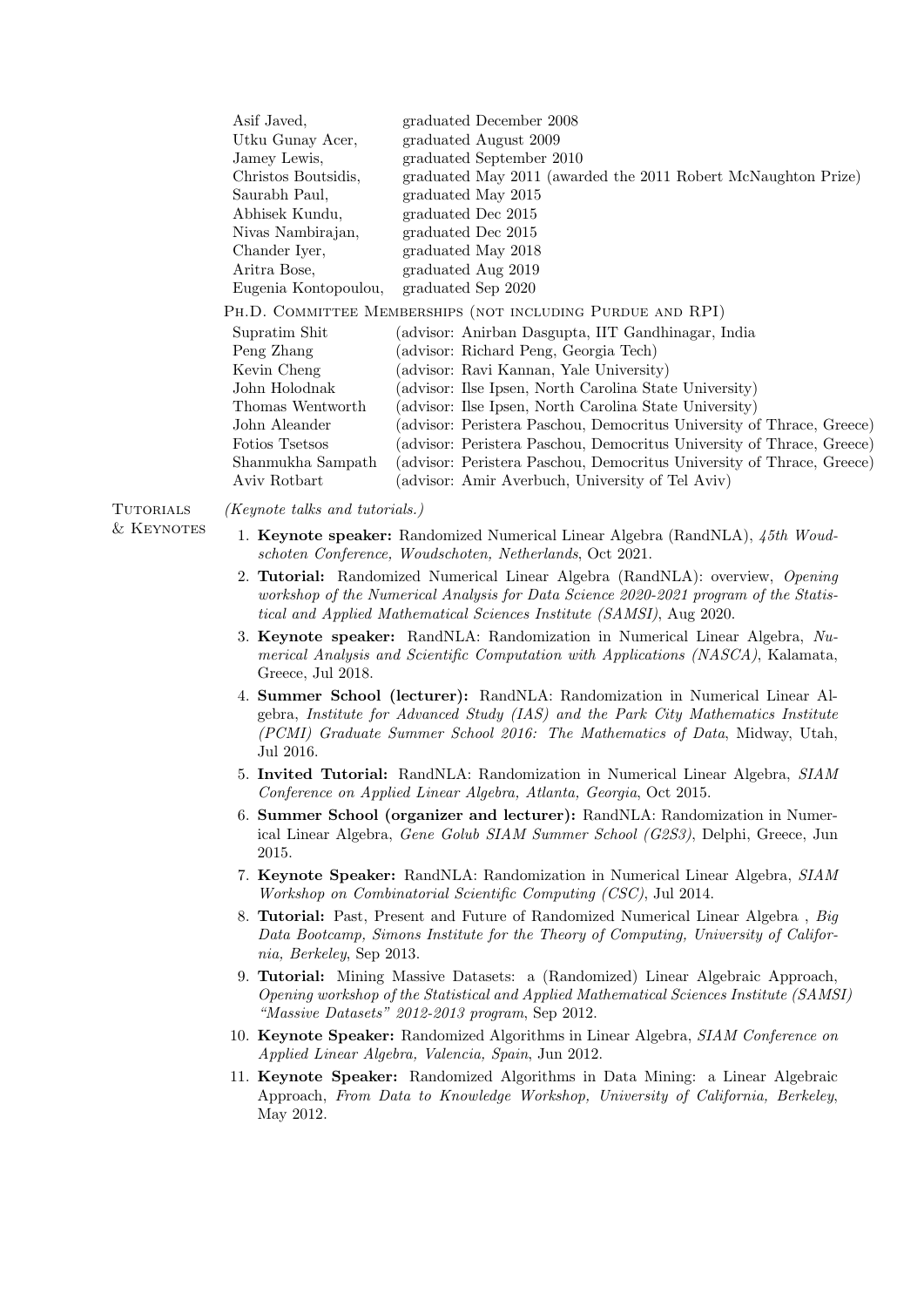- 12. Keynote Speaker: Randomized Algorithms for Low-Rank Approximations and Data Applications, Workshop on Low-rank Methods for Large-scale Machine Learning, help in conjunction with the Neural Information Processing Systems Conference, 2010.
- 13. Tutorial: Randomized Algorithms in Linear Algebra and Applications, Workshop on Algorithms for Modern Massive Datasets, Stanford University, Jun 2010.
- 14. Keynote Speaker: Randomized algorithms for the least-squares approximation problem, Midwest Theory day, University of Michigan, Ann Arbor, May 2008.
- 15. Tutorial: Information retrieval and data mining: a linear algebraic perspective, Mathematics of Knowledge and Search Engines, Institute for Pure and Applied Mathematics, University of California Los Angeles, Sep 2007.
- 16. Tutorial: Randomized algorithms for matrices and massive datasets, VLDB, Sep 2006.
- 17. Tutorial: Randomized algorithms for matrices and massive datasets, SIAM Conference on Data Mining (SDM), Apr 2006.
- 18. Tutorial: Randomized algorithms for matrices and massive datasets, ACM International Conference on Knowledge Discovery and Data Mining (KDD), Aug 2005.

- Invited (Invited presentations only; contributed conference presentations are not included.)
- Talks 19. Randomized Linear Algebra for Interior Point Methods, 45th Woudschoten Conference, Woudschoten, Netherlands, Oct 2021.
	- 20. Dimensionality Reduction in the Analysis of Human Genetics Data, *Institute for Math*ematical and Statistical Innovation (IMSI), University of Chicago, Sep 2021.
	- 21. Randomized Linear Algebra for Interior Point Methods, Workshop on Algorithms for Large Data, Aug 2021.
	- 22. Randomized Numerical Linear Algebra (RandNLA), Mathematics Colloquium, Emory University, Apr 2021.
	- 23. Randomized Linear Algebra for Interior Point Methods, SIAM Conference on Computational Science and Engineering, Mar 2021.
	- 24. Randomized Linear Algebra Algorithms to approximate the Von Neumann Entropy of large density matrices, IBM Research Workshop on the Informational Lens, Oct 2020.
	- 25. Randomized Algorithms for Sparse PCA and Determinant Estimation, Center for Computational and Applied Mathematics Seminar, Purdue University, Sep 2017.
	- 26. Leverage Scores, Department of Applied Mathematics Colloquium, National Technical University of Athens, May 2017.
	- 27. Dimensionality reduction in the analysis of human genetics data, Math-Bio Seminar, University of Pennsylvania, Oct 2016.
	- 28. Leverage Scores, Statistics Colloquium, University of Chicago, Oct 2016.
	- 29. An approximation algorithm for Sparse PCA, Theory Seminar, Purdue University, Sep 2016.
	- 30. RandNLA: Randomization in Numerical Linear Algebra, Computer Science Colloquium, Washington University St. Louis, Sep 2016.
	- 31. RandNLA: Randomization in Numerical Linear Algebra, Machine Learning Day, Google Research, Mar 2016.
	- 32. Leverage Scores in Data Analysis, Mathematical Institute, Oxford University, May 2015.
	- 33. RandNLA: Randomization in Numerical Linear Algebra, Workshop on Optimization and Matrix Methods in Big Data, Fields Institute, Feb 2015.
	- 34. RandNLA: Randomization in Numerical Linear Algebra, Computer Science Colloquium, Purdue University, Nov 2014.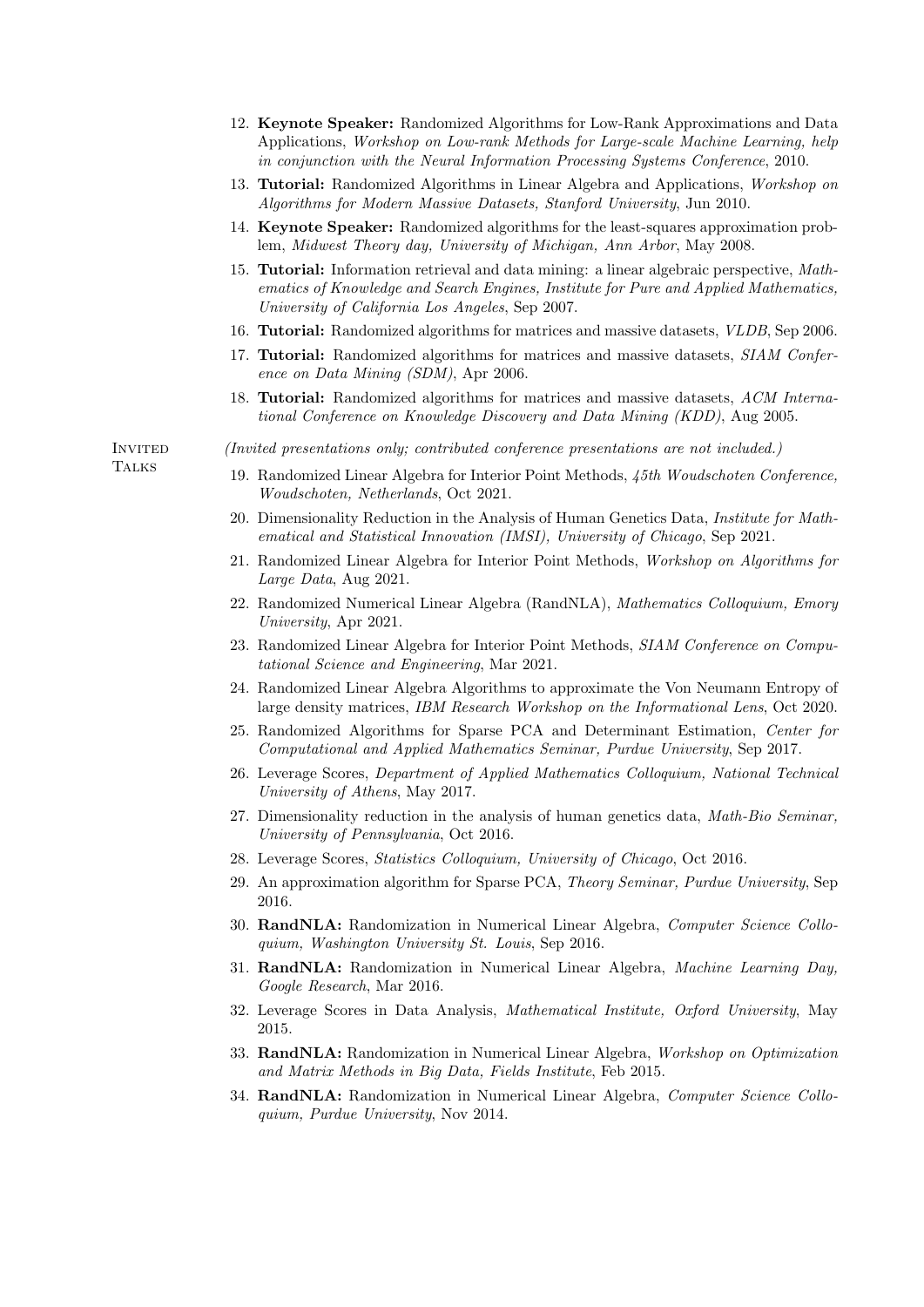- 35. Identifying Influential Entries in a Matrix, Yahoo Labs New York, Nov 2014.
- 36. RandNLA: Randomization in Numerical Linear Algebra, Computational Math Colloquium, University of Waterloo, Nov 2014.
- 37. Identifying Influential Entries in a Matrix, Householder Symposium XIX, Spa, Belgium, Jun 2014.
- 38. Leverage scores, School of Mathematics, University of Edinburgh, Apr 2014.
- 39. RandNLA: Randomization in Numerical Linear Algebra, Computer Science Department, University of Edinburgh, Apr 2014.
- 40. Leverage Scores in Data Analysis, International Computer Science Institute (ICSI), University of California Berkeley, Feb 2014.
- 41. RandNLA: Randomization in Numerical Linear Algebra, SKYTREE, The Machine Learning Company, Feb 2014.
- 42. Leverage Scores in Data Analysis, Neyman Seminar, Department of Statistics, University of California Berkeley, Nov 2013.
- 43. RandNLA: Randomization in Numerical Linear Algebra, Workshop on Succinct Data Representations and Applications, Simons Institute for the Theory of Computing, University of California, Berkeley, Sep 2013.
- 44. RandNLA: Randomization in Numerical Linear Algebra, Simons Foundation Workshop on Computer Science Issues in Big Data, Apr 2013.
- 45. RandNLA: Randomization in Numerical Linear Algebra, Workshop celebrating Ravi Kannan's 60th birthday, Carnegie-Mellon University, May 2013.
- 46. Randomized Algorithms in Numerical Linear Algebra, NSF workshop on Big Data: From Signal Processing to Systems Engineering, Mar 2013.
- 47. RandNLA: Randomization in Numerical Linear Algebra, DARPA Workshop on Big Data and Large-Scale Analytics, Mar 2013.
- 48. Leverage Scores, Numerical Analysis Seminar, North Carolina State University, Nov 2012.
- 49. Randomized Algorithms in Linear Algebra and Applications in Data Analysis, Computer Science and Artificial Intelligence Laboratory (CSAIL), MIT, Sep 2012.
- 50. Leverage Scores, Scientific Computing and Numerics (SCAN) Seminar, Cornell University, Sep 2012.
- 51. Randomized Algorithms in Linear Algebra and the Column Subset Selection Problem, Theory Seminar, Carnegie Mellon University, Apr 2012.
- 52. Dimensionality reduction in the analysis of human genetics data, *Bioinformatics Sem*inar, MIT, Apr 2011.
- 53. Randomized matrix algorithms, Theory Colloquium, University of Maryland College Park, Feb 2011.
- 54. Randomized matrix algorithms and their applications, Special Session on Random Matrix Theory and Applications in 2010 Spring Western Sectional Meeting of the American Mathematical Society, Apr 2010.
- 55. Sampling algorithms for  $\ell_2$  regression, Theory Seminar, University of Toronto, Nov 2009.
- 56. Randomized Algorithms in Linear Algebra, SIAM Conference on Applied Linear Algebra, Oct 2009.
- 57. Dimensionality Reduction in the Analysis of Human Genetics Data, *DIMACS Work*shop on Algorithmics in Human Population-Genomics, Apr 2009.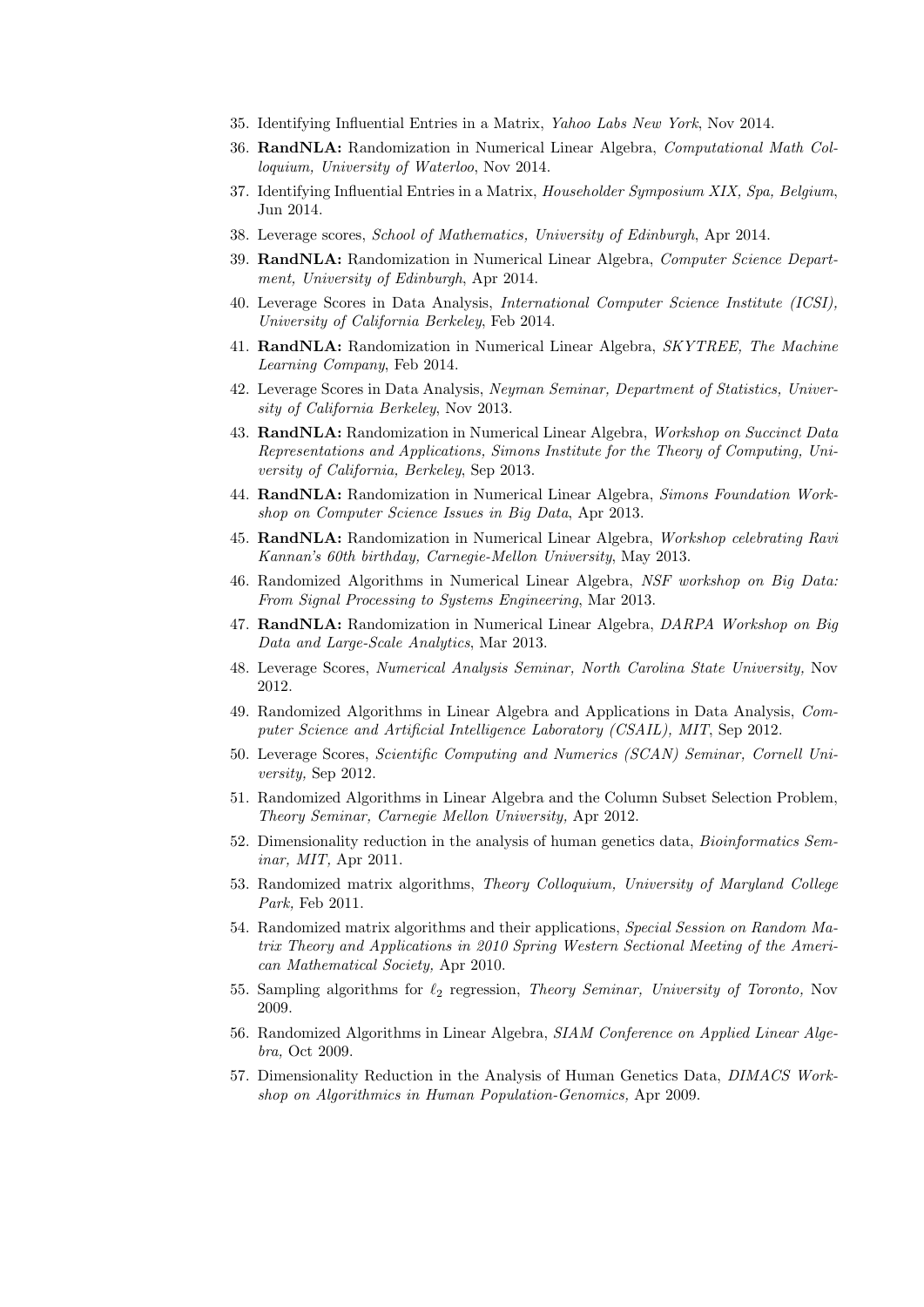- 58. Randomized Algorithms for Matrix Computations and Applications to Data Mining, Numerical Analysis and Scientific Computing Seminar, Courant Institute of Mathematical Sciences, New York University, Apr 2009.
- 59. Approximating a tensor as a sum of rank-one components, NSF Workshop on Future Directions in Tensor-Based Computation and Modeling, Feb 2009.
- 60. Randomized Algorithms for Matrix Computations and Applications to Data Mining, RPI Brown Bag Lunch Lecture Series, Feb 2009.
- 61. Randomized Algorithms for Linear Algebraic Computations and Applications to Network Analysis, Workshop on New Mathematical Frontiers in Network Multi-Resolution Analysis, Institute for Pure and Applied Mathematics, University of California Los Angeles, Nov 2008.
- 62. The Column Subset Selection Problem: Theory and Applications, Computer Science Department, University of Pennsylvania, Nov 2008.
- 63. Randomized Algorithms for Matrix Computations and Applications to Data Mining, IBM T.J. Watson Research Center, Sep 2008.
- 64. The Column Subset Selection Problem, Householder Symposium XVII, Zeuthen, Germany, Jun 2008.
- 65. Randomized Algorithms for Matrix Computations and Applications to Data Mining, Colloquium, Computer Science Department, Johns Hopkins University, May 2008.
- 66. Randomized Algorithms for Matrix Computations and Applications to Data Mining, Colloquium, Computer Science Department, Northeastern University, Feb 2008.
- 67. Identifying ancestry informative markers via Principal Components Analysis, Workshop on Search and Knowledge Building for Biological Datasets, Institute for Pure and Applied Mathematics, University of California Los Angeles, Nov 2007.
- 68. Sampling algorithms for  $\ell_2$  regression and the column subset selection problem, Applied Mathematics Seminar, University of California Davis, Nov 2007.
- 69. Deterministic and randomized algorithms for column subset selection, NumAn2007 Conference in Numerical Analysis, Kalamata, Greece, Sep 2007.
- 70. From the singular value decomposition of matrices to CUR-type decompositions, Colloquium, Max Planck Institute for Informatics, Aug 2007.
- 71. Fast randomized algorithms for least squares approximations, Theory colloquium, Max Planck Institute for Informatics, Aug 2007.
- 72. Fast randomized algorithms for least squares approximations, International Congress on Industrial and Applied Mathematics, ETH Zurich, Jul 2007.
- 73. From the singular value decomposition of matrices to CUR-type decompositions: algorithms and applications, Colloquium, Computer Science Department, Dartmouth University, Apr 2007.
- 74. Sampling algorithms and coresets for  $\ell_2$  regression and applications, *Princeton Theory* Lunch, Mar 2007.
- 75. From the singular value decomposition of matrices to CUR-type decompositions, New England Complex Systems Institute, Dec 2006.
- 76. From the singular value decomposition of matrices to CUR-type decompositions, General Electric Research Division, Niskayuna, Nov 2006.
- 77. Subspace sampling and relative error matrix approximation, Workshop on Algorithms for Modern Massive Datasets, Stanford University, Jun 2006.
- 78. Subspace sampling: coresets for  $\ell_2$  regression problems, Bertinoro workshop on spaceconscious algorithms, Jun 2006.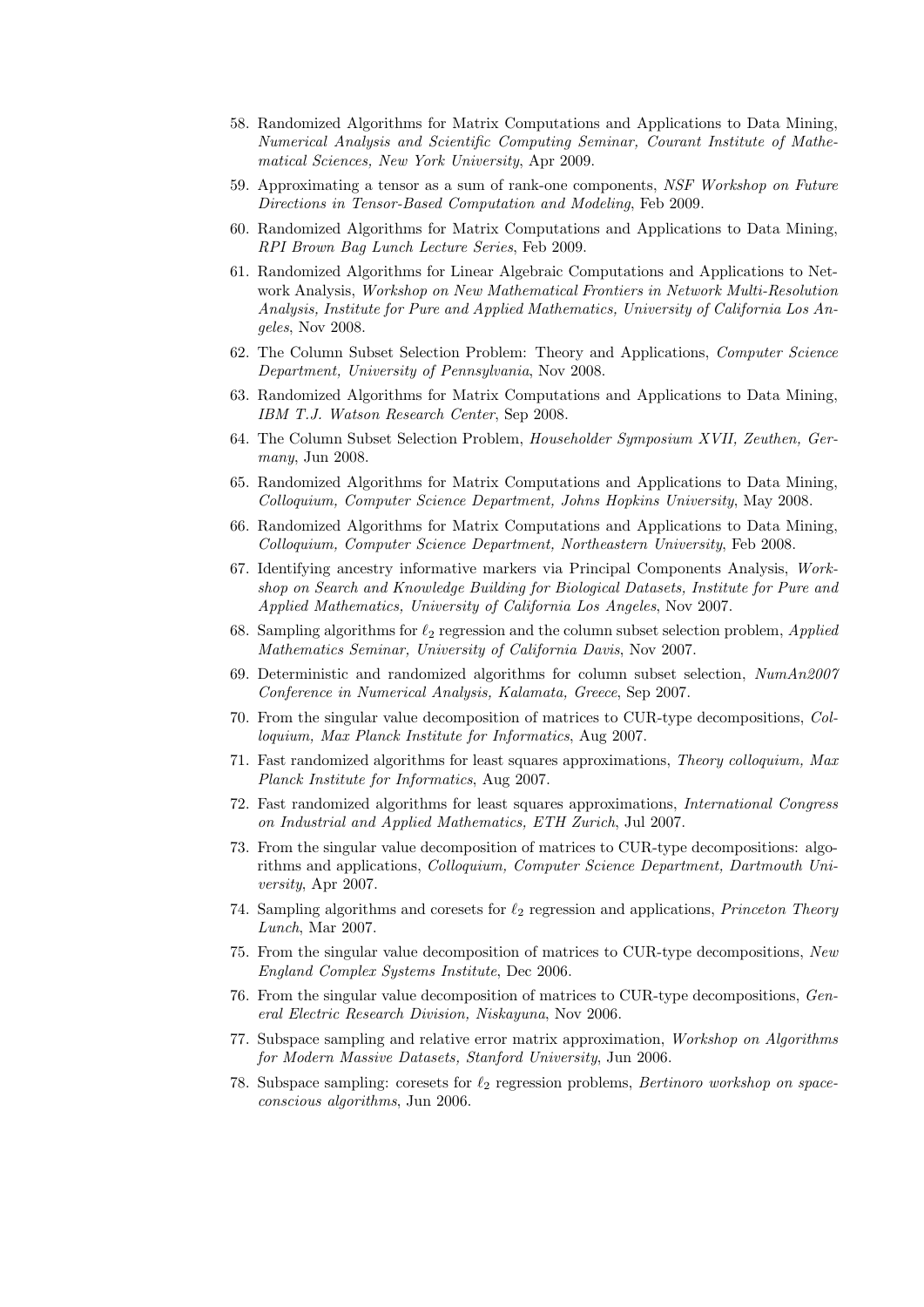- 79. From the singular value decomposition of matrices to CUR-type decompositions: algorithms and applications, Bioinformatics Colloquium, Rensselaer Polytechnic Institute, Apr 2006.
- 80. Approximating a matrix with submatrices: algorithms and applications, Theory Colloquium, Computer Science Department, Yale University, Apr 2006.
- 81. A relative-error CUR decomposition for matrices and its data applications, Theory Colloquium, Computer Science Department, University of Pennsylvania, Mar 2006.
- 82. A relative-error CUR decomposition for matrices and its data applications, Theory Colloquium, Computer Science Department, Columbia University, Feb 2006.
- 83. CUR matrix decompositions for improved data analysis, Yahoo! Research, Oct 2005.
- 84. Randomized algorithms for matrices and applications, Sandia National Laboratories, Aug 2005.
- 85. Sampling algorithms for  $\ell_2$  regression and applications, *Dagstuhl Seminar on Sublinear* Algorithms, Jul 2005.
- 86. Randomized algorithms for matrices and applications, IBM Research, Almaden, May 2005.
- 87. Monte-carlo algorithms for matrices and massive datasets, Theory Colloquium, Computer Science Department, Stanford University, May 2005.
- 88. The CUR matrix decomposition and its applications to algorithm design and massive data sets, Colloquium, Computer Science Department, Rutgers University and DIMACS, Nov 2004.
- 89. A Novel matrix decomposition with applications to algorithm design and massive data sets, Theory Colloquium, Computer Science Department, University of Michigan at Ann Arbor, Sep 2004.
- 90. Fast monte-carlo algorithms for common matrix operations, Colloquium, Computer Science Department, Purdue University, Sep 2004.
- 91. Randomized algorithms for matrix operations, Colloquium, Computer Engineering and Informatics Department, University of Patras, Jun 2004.
- 92. Pass-efficient algorithms for approximating large matrices, Mathematisches Forschungsinstitut Oberwolfach (MFO) Workshop on Approximation Algorithms for NP-Hard Problems, Jun 2004.
- 93. Computing sketches of matrices efficiently and privacy preserving data mining, DI-MACS Workshop on Privacy Preserving Data Mining, Mar 2004.
- 94. Randomized algorithms for matrix operations, Colloquium, Department of Mathematics, Rensselaer Polytechnic Institute, Feb 2004.
- 95. Pass efficient algorithms for matrix operations and max-2-CSP problems, NEC Research, Princeton, Jul 2003.
- 96. Pass efficient algorithms for matrix approximations, Colloquium, Department of Computer Science, Brown University, Mar 2002.
- 97. Pass efficient algorithms for matrix approximations, Colloquium, Department of Computer Science, Rensselaer Polytechnic Institute, Feb 2002.
- 98. Pass efficient algorithms for matrix approximations, *Theory Colloquium, Department* of Engineering and Applied Sciences, Harvard University, Feb 2002.
- 99. Randomized algorithms for approximate matrix multiplication and the Singular Value Decomposition, Theory Colloquium, Department of Computer Science, Brown University, Dec 2001.
- 100. Fast monte carlo algorithms for matrix multiplication, DIMACS Workshop on Sublinear Algorithms, Sep 2000.
- 101. A fast Monte Carlo Singular Value Decomposition algorithm, Theory Colloquium, Department of Computer Science, Yale University, Apr 1999.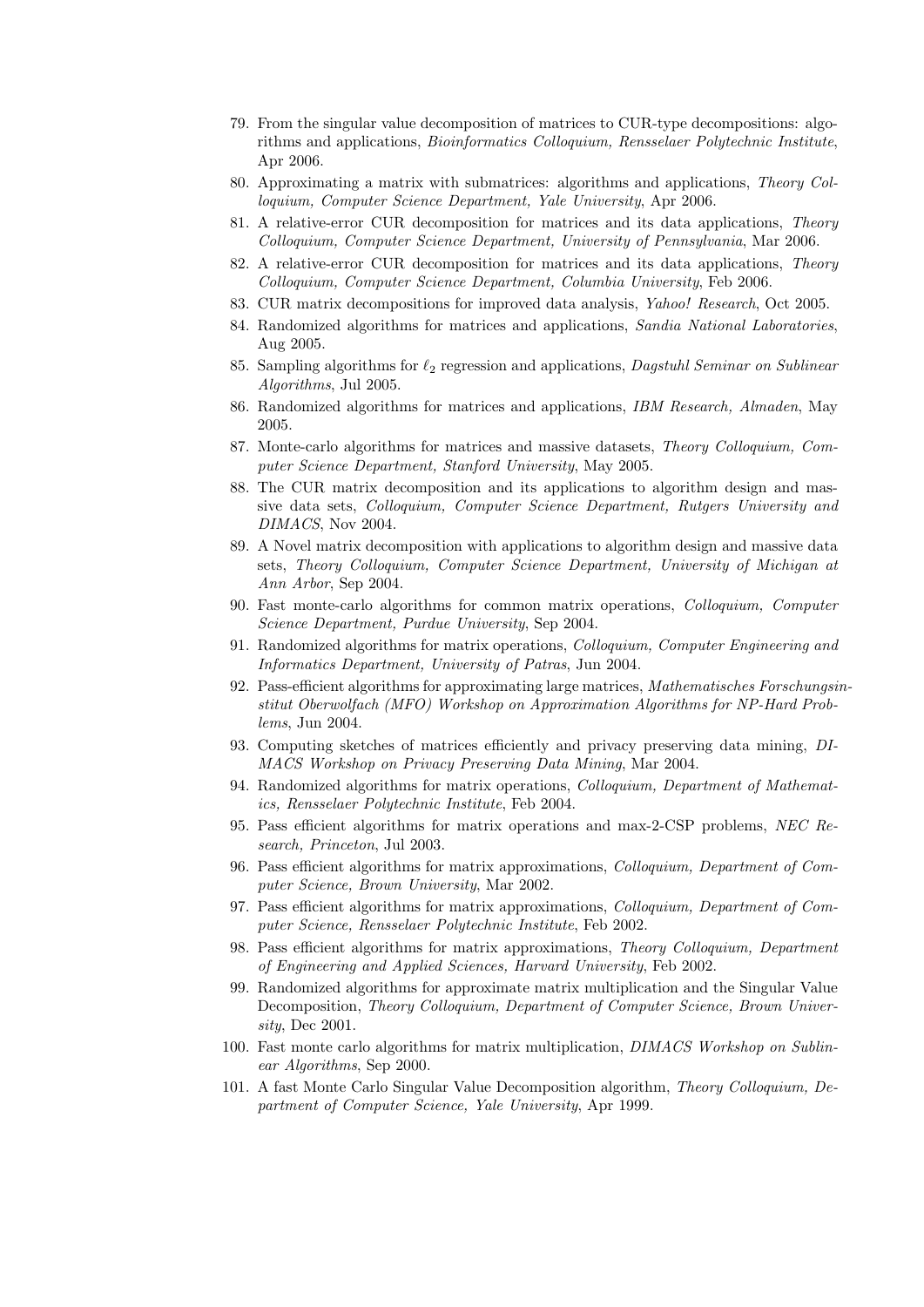### **GRANTS**

- 1. (PI Drineas)"Biobank-Scale Multi-Omics Association Studies", IBM Academic Award, \$40,000, 2021.
- 2. (PI Drineas, co-PI Ipsen)"A Contextually-Aware Sensitivity Analysis to Guide the Design of Randomized Least Squares Solvers in Applications", Department of Energy (DOE), \$300,000, 2021-2023.
- 3. (PI Drineas, co-PI Paschou)"III:Small:Randomized Matrix-Sketching Approaches for Estimating Missing Heritability in Massive Population Genetics Datasets", National Science Foundation (NSF), \$499,533, 2020-2023.
- 4. (PI: Drineas, co-PI Koutis)"NSF/AF Small: Collaborative Research: Practicefriendly theory and algorithms for linear regression problems", \$499,995, 2018-2021.
- 5. (PI: Mahoney, co-PIs Drineas, Ipsen, Gu)"NSF/DMS FRG: Collaborative Research: Randomization as a Resource for Rapid Prototyping", \$1,124,345, 2018-2021.
- 6. (PI Drineas, co-PI Paschou)"III:Small:Novel Approaches for Sparse PCA, Matrix Completion, and kernel Discriminant Analysis for Mining Human Genetics Datasets", National Science Foundation (NSF), \$499,984, 2017-2020.
- 7. (PI: Huo, co-PI Drineas)"Workshop on Theoretical Foundations of Data Science (TFoDS)", National Science Foundation (NSF), \$99,997, 2016.
- 8. (PI: Ipsen, co-PI Drineas)"RandNLA: Randomization in Numerical Linear Algebra", National Science Foundation (NSF), \$25,000, 2015.
- 9. (co-PIs: Drineas, Gallopoulos, Ipsen, Mahoney)"RandNLA: Randomization in Numerical Linear Algebra", Society for Industrial and Applied Mathematics (SIAM), \$85,000, 2015.
- 10. (PI Mahoney, co-PI Drineas), "BIGDATA:F:DKA:Collaborative Research: Randomized Numerical Linear Algebra (RandNLA) for multi-linear and non-linear data", National Science Foundation (NSF), \$800,000, 2014 – 2017.
- 11. (PI Drineas), "III: Small: Fast and Efficient Algorithms for Matrix Decompositions and Applications to Human Genetics", National Science Foundation (NSF), \$329,455, 2013 – 2016.
- 12. (PI Drineas, co-PIs Carothers, Garcia, Yener, and Zaki), "III: Medium: Mining petabytes of data using cloud computing and a massively parallel cyberinstrument", National Science Foundation (NSF), \$1,000,000, 2013 – 2017.
- 13. (PI Drineas), "Intergovernmental Mobility Assignment", National Science Foundation (NSF), \$225,000, 2010-2011.
- 14. (PI Drineas, co-PI Saunders), "Randomized Algorithms in Linear Algebra and Numerical Evaluations on Massive Datasets", National Science Foundation (NSF),  $$450,000, 2010 - 2013.$
- 15. (PI Drineas), "Fast and Efficient Randomized Algorithms for Solving Laplacian Systems of Linear Equations and Sparse Least Squares Problems", National Science Foundation (NSF),  $$323,000, 2010 - 2013$ .
- 16. (PI Drineas), European Molecular Biology Organization (EMBO) short term fellowship, \$12,000, Jun - Aug 2010.
- 17. (PI Makris, co-PI Drineas), "Collaborative Research: Correlation Mining and its Applications in Test Cost Reduction, Yield Enhancement, and Performance Calibration in Analog/RF Circuits", National Science Foundation (NSF), \$450,000, 2009 – 2012.
- 18. (PI Drineas), European Molecular Biology Organization (EMBO) short term fellowship, \$12,000, Jun - Aug 2009.
- 19. (PI Drineas), "Extracting PCA-correlated SNPs from the Human Genome Diversity Panel data", National Science Foundation (NSF), \$30,844, 2009 – 2011.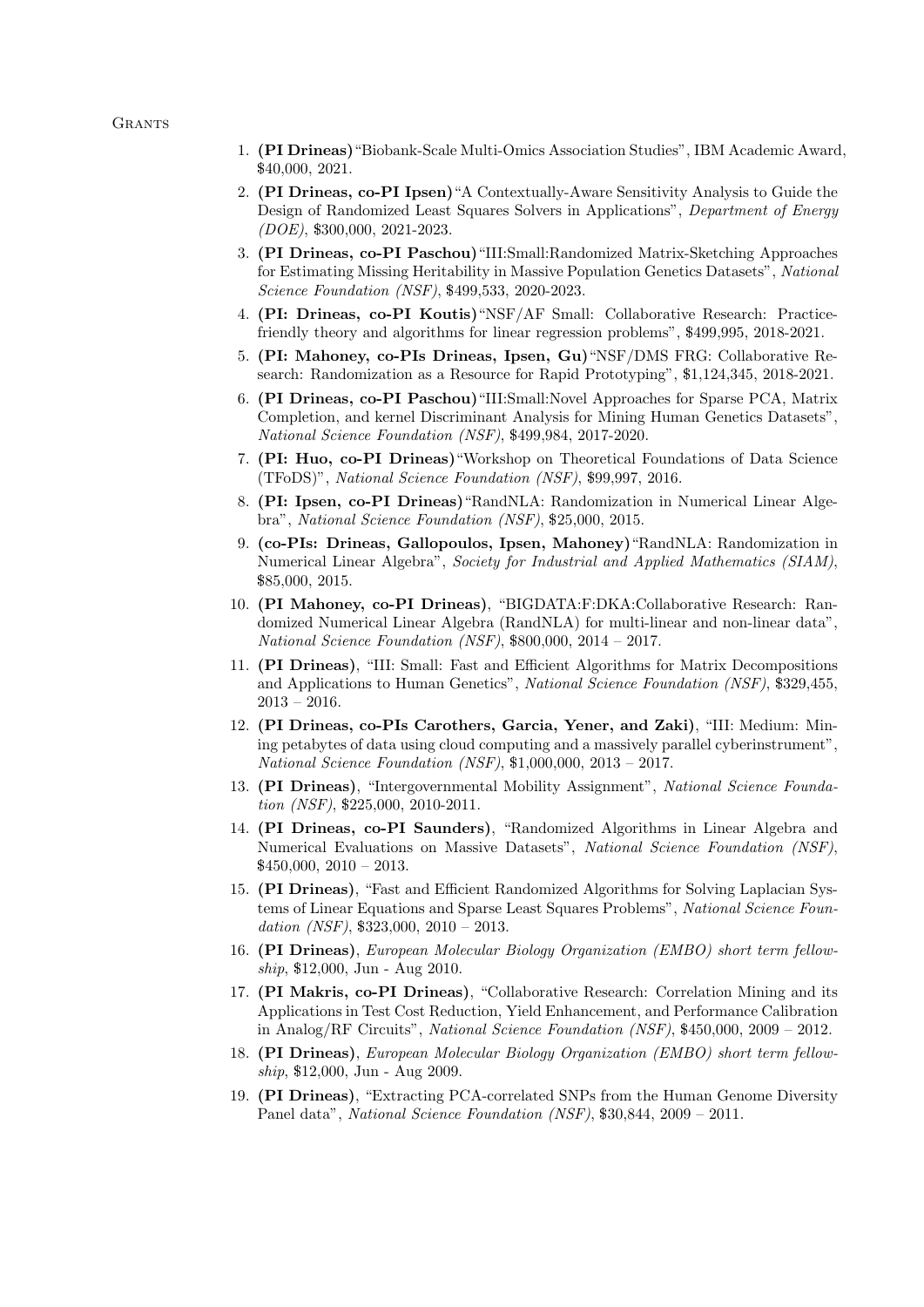- 20. (PI Isler, co-PI Drineas, co-PI Trinkle), "Research/Education Infrastructure Based on Modular Miniature Robot Teams", National Science Foundation (NSF), \$350,000, 2007 – 2010.
- 21. (PI Makris, co-PI Drineas), "Statistical Analysis of Parametric Measurements and its Applications in Analog/RF Test", Semiconductor Research Corporation (SRC), \$150,000, 2007 – 2010.
- 22. (PI Drineas, co-PI Abouzeid), "NeTS-NBD: Towards a Disconnection-Tolerant, Opportunistic Internet", National Science Foundation (NSF), \$460,000, 2006 – 2009.
- 23. (PI Drineas),Yahoo! Research Gift, \$18,000, 2006.
- 24. (PI Drineas), "Research Experience for Undergraduates (REU) Supplement: Implementing Algorithms for tSNP selection in MatLab", National Science Foundation  $(NSF)$ , \$12,000, 2006 – 2011.
- 25. (PI Drineas), "CAREER: A Framework for Mining Multimode, Non-Homogeneous Tensor Data Sets With Linear and Non-Linear Degrees of Freedom", National Science Foundation (NSF), \$400,000, 2006 – 2011.
- 26. (PI Golub, co-PIs Drineas, Mahoney, and Lim), "Workshop on Algorithms for Modern Massive Datasets", National Science Foundation (NSF), \$15,000, 2005 – 2006.

## **BOARDS**

- 1. Member, Gene Golub SIAM Summer School Committee, Jan 2018 now.
- 2. Editorial Board Member, SIAM Journal on Scientific Computing, Jan 2017 now.
- 3. Editorial Board Member, Applied and Computational Harmonic Analysis, Jan 2017 now.
- 4. Editorial Board Member, Information and Inference: A Journal of the IMA, Feb 2014 – now.
- 5. Editorial Board Member, PLoS ONE, May 2013 now.
- 6. Editorial Board Member, SIAM Journal on Matrix Analysis and Applications, Jan  $2015 - now.$
- 7. Editor, Handbook of Big Data, CRC Press, Taylor & Francis Group, 2016.
- 8. Editorial Board Member, SIAM Journal on Scientific Computing, Special Issue for Software and Big Data, 2015.
- 9. Member, Committee for the Advancement of Theoretical Computer Science (CATCS), Sep 2012 – Jun 2016.

## **COMMITTEE**

- SERVICE 1. Senior PC, AAAI Conference on Artificial Intelligence (AAAI), Feb 2022.
	- 2. Senior PC, International Joint Conference on Artificial Intelligence (IJCAI), Aug 2021.
	- 3. Senior PC, AAAI Conference on Artificial Intelligence (AAAI), Feb 2021.
	- 4. Senior PC, International Joint Conference on Artificial Intelligence (IJCAI), Aug 2020.
	- 5. PC, Neural Information Processing Systems Conference (NeurIPS), Dec 2020.
	- 6. Organizer, Workshop on Randomized Numerical Linear Algebra, Statistics, and Optimization, DIMACS, Sep 2019.
	- 7. Organizer, Workshop on Algorithmic, Mathematical, and Statistical Foundations of Data Science and Applications, Purdue University, Apr 2019.
	- 8. Program Committee Member, Intelligent Systems for Molecular Biology (ISMB), Jul 2018.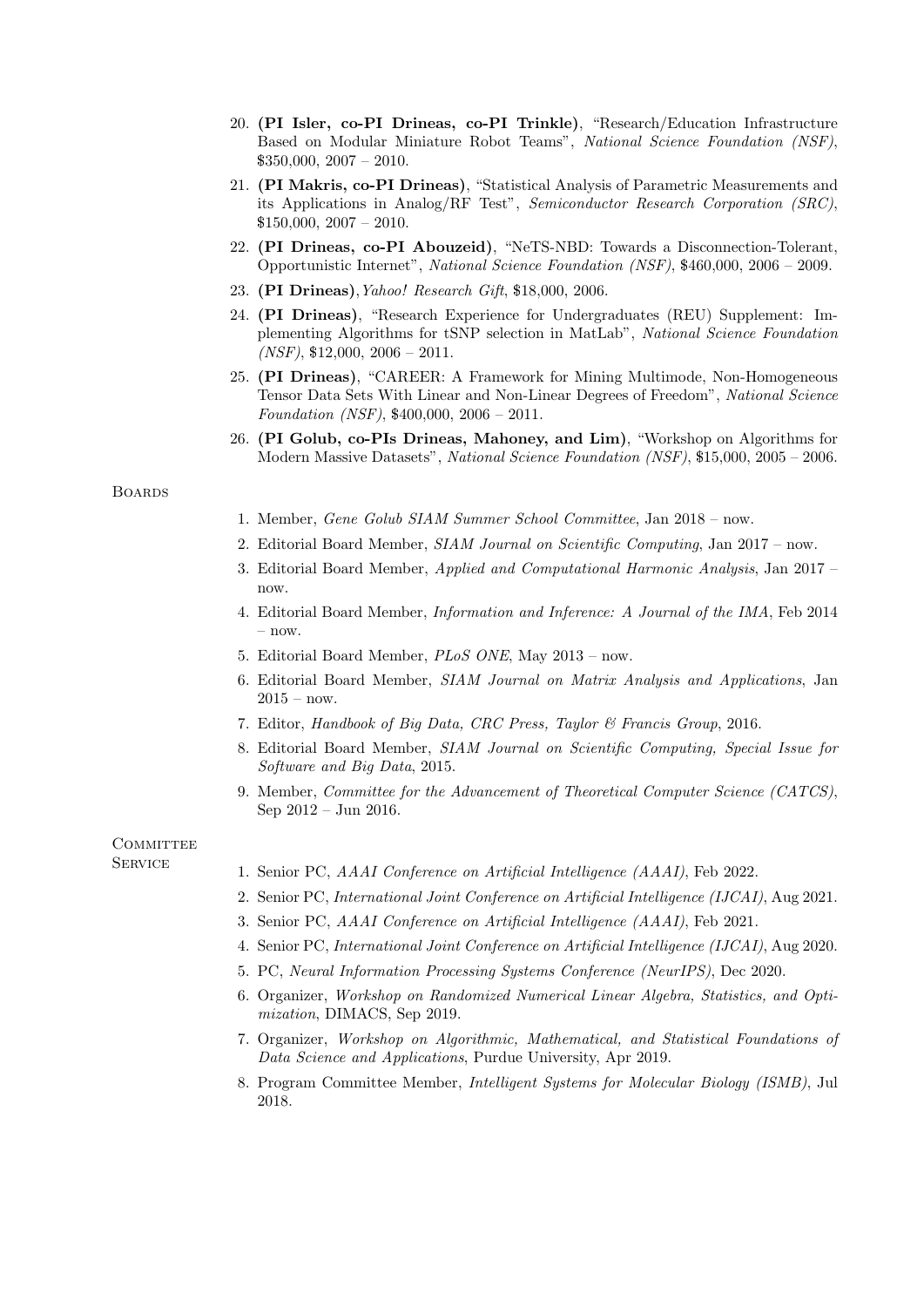- 9. Chair, Workshop on Randomized Numerical Linear Algebra and Applications, Simons Institute for the Theory of Computing, University of California, Berkeley, Sep 2018.
- 10. Program Committee Member, SIAM Workshop on Combinatorial Scientific Computing (CSC), Jun 2018.
- 11. Primary Program Committee Member, IEEE International Parallel and Distributed Processing Symposium (IPDPS), May 2018.
- 12. Senior Program Committee Member, ACM Conference on Information and Knowledge Management (CIKM), Nov 2017.
- 13. Program Committee Member, ACM SIGKDD International Conference on Knowledge Discovery and Data Mining (KDD), Aug 2017.
- 14. Program Committee Member, 16th IEEE International Workshop on High Performance Computational Biology, held in conjunction with IEEE IPDPS, May 2017.
- 15. Program Committee Member, Neural Information Processing Systems Conference, Dec 2016.
- 16. Program Committee Member, ACM SIGKDD International Conference on Knowledge Discovery and Data Mining, Aug 2016.
- 17. Organizing Committee Member, 5th Workshop on Algorithms for Modern Massive Datasets (MMDS), Jun 2016.
- 18. Chair, Workshop on Theoretical Foundations of Data Science (TFoDS), Apr 2016.
- 19. Organizing Committee Member, Gene Golub SIAM Summer School (G2S3), Jun 2015.
- 20. Program Committee Member, IEEE International Conference on Data Mining (ICDM), Dec 2015.
- 21. Program Committee Member, International Conference on Parallel Processing (ICPP), Sep 2015.
- 22. Organizing Committee Member, SIAM Conference on Applied Linear Algebra (ALA), Oct 2015.
- 23. Organizing Committee Member, Workshop on Optimization and Matrix Methods in Big Data, Fields Institute, Feb 2015.
- 24. Program Committee Member, IEEE International Conference on Data Mining (ICDM), Dec 2013.
- 25. Program Committee Member, International Conference on Parallel Processing (ICPP), Sep 2014.
- 26. Organizing Committee Member, 5th Workshop on Algorithms for Modern Massive Datasets (MMDS), Jun 2014.
- 27. Program Committee Member, ACM Symposium on Theory of Computing (STOC), Jun 2014.
- 28. Program Committee Member, ACM-SIAM Symposium on Discrete Algorithms (SODA), Jan 2014.
- 29. Program Committee Member, Neural Information Processing Systems Conference, Dec 2013.
- 30. Chair, Workshop on Succinct Data Representations and Applications, Simons Institute for the Theory of Computing, University of California, Berkeley, Sep 2013.
- 31. Vice Chair, IEEE International Conference on Data Mining (ICDM), Dec 2013.
- 32. Program Committee Member, ACM SIGKDD International Conference on Knowledge Discovery and Data Mining, Aug 2013.
- 33. Program Committee Member, International Conference on Pattern Recognition Applications and Methods, Feb 2013.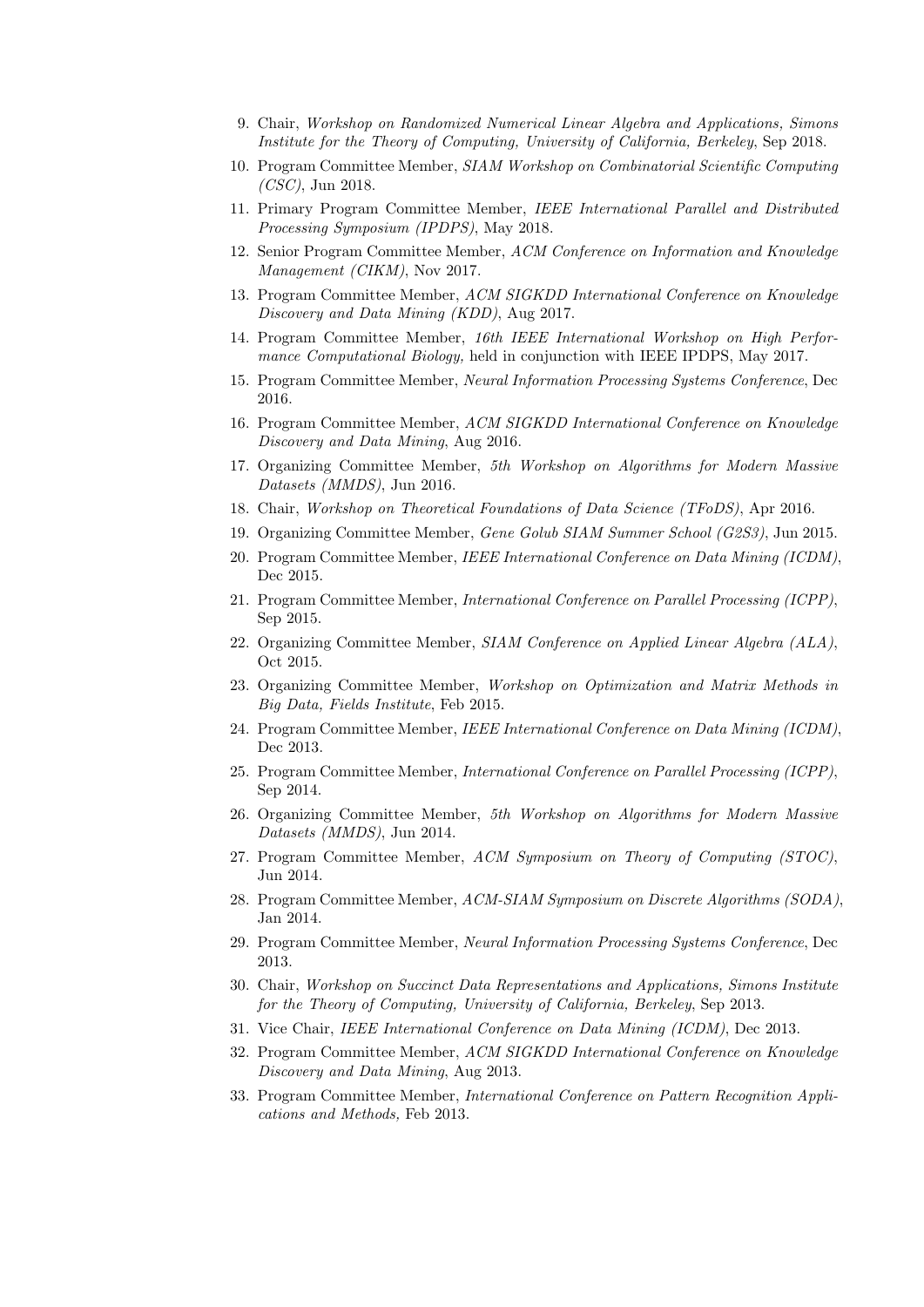- 34. Organizing Committee Member, Randomized Numerical Linear Algebra: Theory and Practice, one-day workshop held in conjunction with the 53rd Annual IEEE Symposium on Foundations of Computer Science (FOCS), Oct 2012.
- 35. Program Committee Member, Neural Information Processing Systems Conference, Dec 2012.
- 36. Program Committee Member, ACM International Conference on Information and Knowledge Management, Nov 2012.
- 37. Program Committee Member, International Conference on Data Technologies and Applications, Jul 2012.
- 38. Organizing Committee Member, Workshop on Algorithms for Modern Massive Datasets (MMDS) IV, Jul 2012.
- 39. Program Committee Member, Workshop on Large-scale Data Mining: Theory and Applications, to be held in conjunction with the ACM SIGKDD Conference on Knowledge Discovery and Data Mining, Jul 2011.
- 40. Program Committee Member, International Conference on Pattern Recognition Applications and Methods, Feb 2012.
- 41. Program Committee Member, ACM SIGKDD International Conference on Knowledge Discovery and Data Mining, Aug 2011.
- 42. Program Committee Member, Neural Information Processing Systems Conference, Dec 2010.
- 43. Program Committee Member, Workshop on Large-scale Data Mining: Theory and Applications, to be held in conjunction with the ACM SIGKDD Conference on Knowledge Discovery and Data Mining, Jul 2010.
- 44. Organizing Committee Member, Workshop on Algorithms for Modern Massive Datasets (MMDS) III, Jun 2010.
- 45. Program Committee Member, ACM Transactions on Knowledge Discovery from Data: Special Issue on Large-Scale Data Mining: Theory and Applications, Mar 2010.
- 46. Program Committee Member, Workshop on Feature Selection in Data Mining, to be held in conjunction with the Pacific-Asia Conference on Knowledge Discovery and Data Mining, Jun 2010.
- 47. Program Committee Member, 21st Annual Symposium on Combinatorial Pattern Matching, Jun 2010.
- 48. Program Committee Member, Pacific-Asia Conference on Knowledge Discovery and Data Mining, Jun 2010.
- 49. Program Committee Member, ICDM Workshop on Large-scale Data Mining: Theory and Application, Dec 2009.
- 50. Program Committee Member, Neural Information Processing Systems Conference, Dec 2009.
- 51. Co-organizer (with I. Ipsen), Randomized Algorithms in Linear Algebra, minisymposium in the SIAM Conference on Applied Linear Algebra, Oct 2009.
- 52. Program Committee Member, ACM SIGKDD International Conference on Knowledge Discovery and Data Mining, Aug 2009.
- 53. Program Committee Member, International Conference on Artificial Intelligence and Statistics, Apr 2009.
- 54. Program Committee Member, Pacific-Asia Conference on Knowledge Discovery and Data Mining, Apr 2009.
- 55. Program Committee Member, Neural Information Processing Systems Conference, Dec 2008.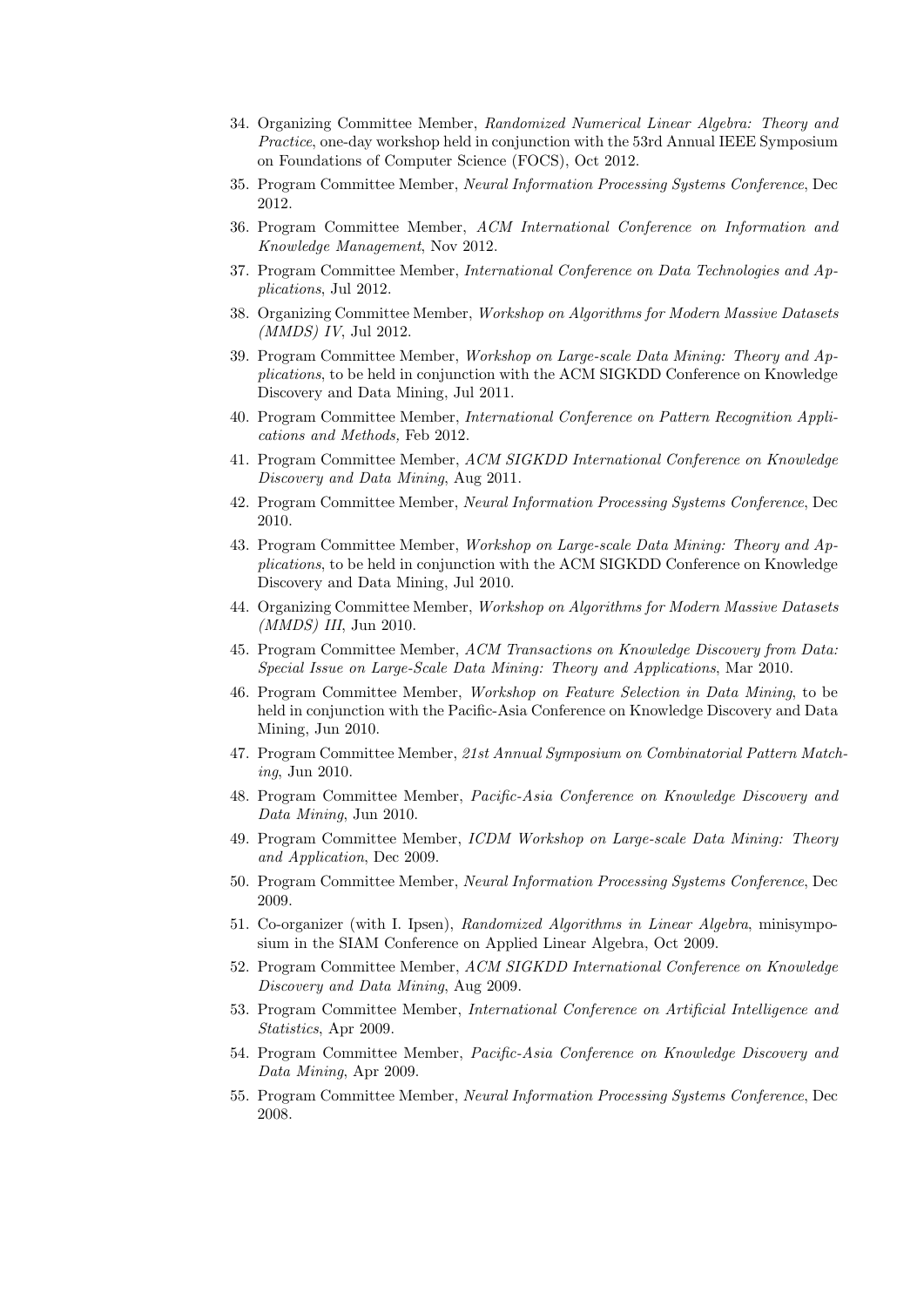- 56. Co-organizer (with S. Das and M. Zaki), RPI Computer Science Day: Data Mining and Machine Learning, Sep 2008.
- 57. Technical Program Committee Member, NumAn 2008 Conference in Numerical Analysis, Sep 2008.
- 58. Co-chair, Data-Centric Computing Group for the Visions for Theoretical Computer Science Workshop, University of Washington in Seattle, May 2008.
- 59. Technical Program Committee Member, Workshop on Data Mining Using Matrices and Tensors, held in conjunction with ACM SIGKDD International Conference on Knowledge Discovery and Data Mining, Aug 2008.
- 60. Organizing Committee Member, Workshop on Algorithms for Modern Massive Datasets (MMDS) II, Jun 2008.
- 61. Organizing Committee Member, Workshop on Data Mining for Biomedical Informatics, held in conjunction with the SIAM Conference on Data Mining, Apr 2008.
- 62. Technical Program Committee Member, SIAM Conference on Data Mining, Apr 2008.
- 63. Technical Program Committee Member, NumAn 2007 Conference in Numerical Analysis, Sep 2007.
- 64. Technical Program Committee Member, ACM SIGKDD International Conference on Knowledge Discovery and Data Mining, Aug 2007.
- 65. Organizing Committee Member, Workshop on Data Mining for Biomedical Informatics, held in conjunction with the SIAM Conference on Data Mining, Apr 2007.
- 66. Co-organizer (with D. Freedman), RPI Computer Science Day: Aspects of Geometric Computing, Oct 2006.
- 67. Organizing Committee Member, Workshop on Algorithms for Modern Massive Datasets (MMDS), Jun 2006.
- 68. Program Committee Member, International Workshop on architectures, models and infrastructures to generate semantics in Peer to Peer and Hypermedia Systems, in conjunction with the 17th ACM Conference on Hypertext and Hypermedia, 2006.
- 69. Technical Program Committee Member, ACM SIGKDD International Conference on Knowledge Discovery and Data Mining, Aug 2006.
- 70. Technical Program Committee Member, ACM SIGKDD International Conference on Knowledge Discovery and Data Mining, Aug 2005.
- 71. Technical Program Committee Member, Workshop on Peer to Peer and Service-Oriented Hypermedia: Techniques and Systems, ACM Hypertext 2005.
- 72. Technical Program Committee Member, NSF-RPI Workshop on Pervasive Computing, Apr 2004.

**REVIEW** 

- PANELS 1. NSF OCI Review Panel, 2021.
	- 2. NSF CCF Review Panel, 2020.
	- 3. NSF IIS Review Panel, 2019.
	- 4. NSF CCF Review Panel, 2019.
	- 5. NSF IIS Review Panel, 2018.
	- 6. NSF CCF Review Panel, 2017.
	- 7. NSF IIS Review Panel, 2016.
	- 8. European Commission Programme: Horizon 2020 Review Panel, 2016.
	- 9. NSF CCF Review Panel, 2015.